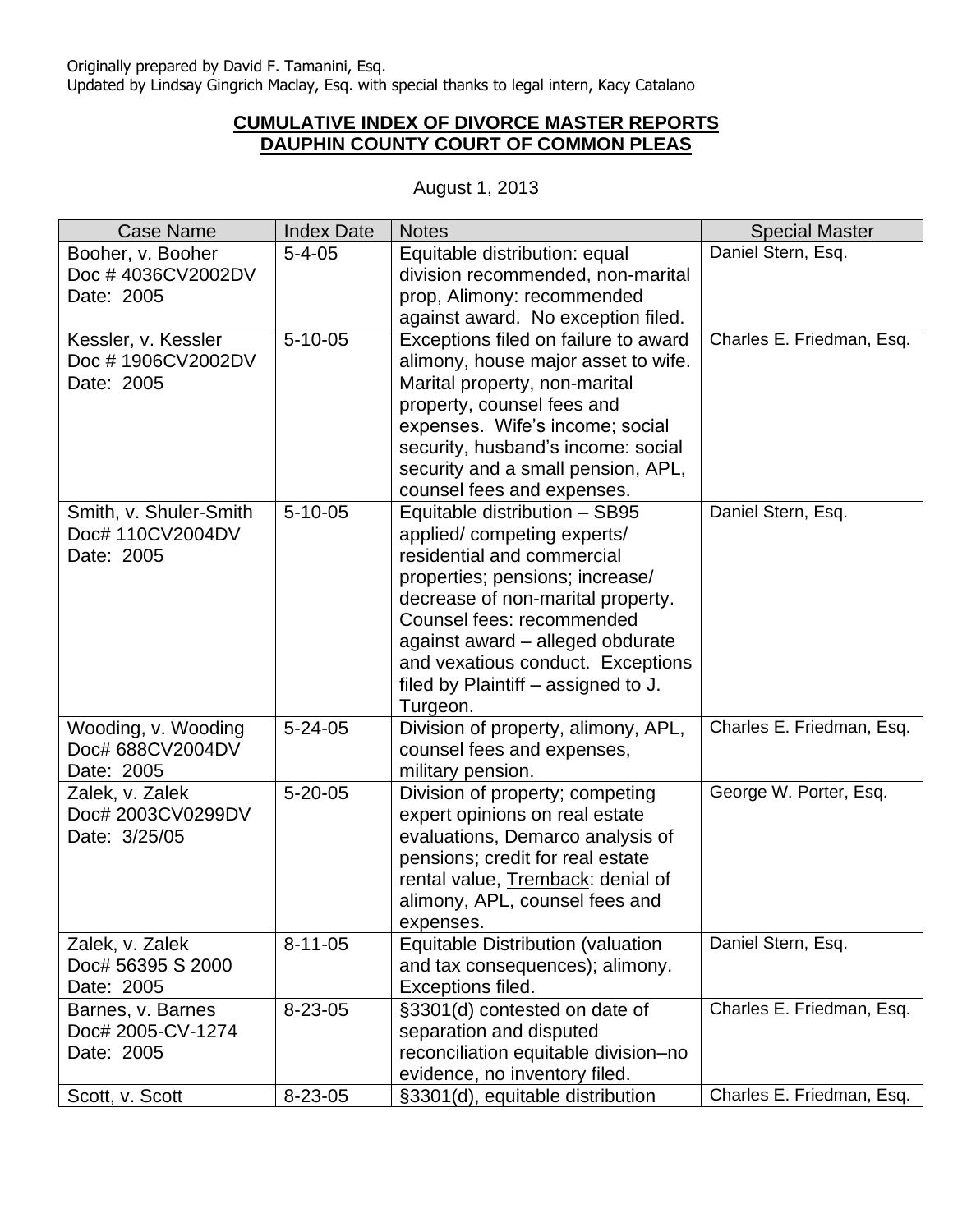| <b>Case Name</b>                                                  | <b>Index Date</b> | <b>Notes</b>                                                                                                                                                                                                                                                                    | <b>Special Master</b>     |
|-------------------------------------------------------------------|-------------------|---------------------------------------------------------------------------------------------------------------------------------------------------------------------------------------------------------------------------------------------------------------------------------|---------------------------|
| Doc# 2004-CV-820-DV<br>Date: 2005                                 |                   | factors, rental income, 60-40<br>division of assets and debts,                                                                                                                                                                                                                  |                           |
|                                                                   |                   | alimony indefinite factors, alimony                                                                                                                                                                                                                                             |                           |
|                                                                   |                   | pendente lite, counsel fees and                                                                                                                                                                                                                                                 |                           |
|                                                                   |                   | expenses award                                                                                                                                                                                                                                                                  |                           |
| Rhoads, v. Rhoads<br>Doc. #4427 S 2001 DV<br>Date: 5-05           | 12/01/05          | 24-yr marriage, disparity of income,<br>employment benefits, the length of<br>the marriage, the stand of living of<br>the marriage, contribution of<br>spouse as homemaker, 9 years<br>alimony at fixed amount awarded<br>equal to Wife's age attainment 59<br>$\frac{1}{2}$ .  | George W. Porter, Esq.    |
| England, v. England<br>Doc. #2003-CV-2148<br>Date: 10-31-05       | 12/01/05          | Complex property issues, marital<br>assets, premarital assets increase<br>and decrease, omission of<br>valuation of real estate, unequal<br>distribution, alimony                                                                                                               | George W. Porter, Esq.    |
| Dettinger, v. Carper<br>Doc. #2607 CV 2005<br>Date: 2005          | 12/01/05          | Annulment - following Court of<br>Common Pleas denial of original<br>compliant indicating that annulment<br>and divorce are two separate forms<br>of dissolution and moving party<br>needed to elect which remedy he<br>was pursuing. Upon refilling,<br>annulment recommended. | Daniel Stern, Esq.        |
| Pague, v. Pague<br>Doc. #5551-CV-2001-DV<br>Date: 2005            | 1/09/06           | 3301(d), 50-50 asset division long<br>term marriage, discussion in<br>opposing real estate appraisals,<br>conclusion of effect of 2005<br>amendments to Divorce Code<br>regarding costs of sale of assets.<br>(Court dismissed cross exceptions<br>filed.)                      | Charles E. Friedman, Esq. |
| Zulli, v. Zulli<br>Doc. #1515-CV-2005-DV<br>Date: November 2005   | 1/09/06           | 3301(d) Separation issues, debt<br>complications to property divisions,<br>directed schedule for sale of<br>marital residence                                                                                                                                                   | Charles E. Friedman, Esq. |
| Kaminski, v. Kaminski<br>Doc. #3365-CV-2004-DV<br>Date: 1/23/2006 | 1/25/06           | 3301(a)(1) Desertion without<br>reasonable cause for a period of<br>one year or more. Contested.<br>Plaintiff sought divorce based on<br>indignities and failed in burden of<br>proof. Defendant established<br>desertion as basis for divorce.                                 | Charles E. Friedman, Esq. |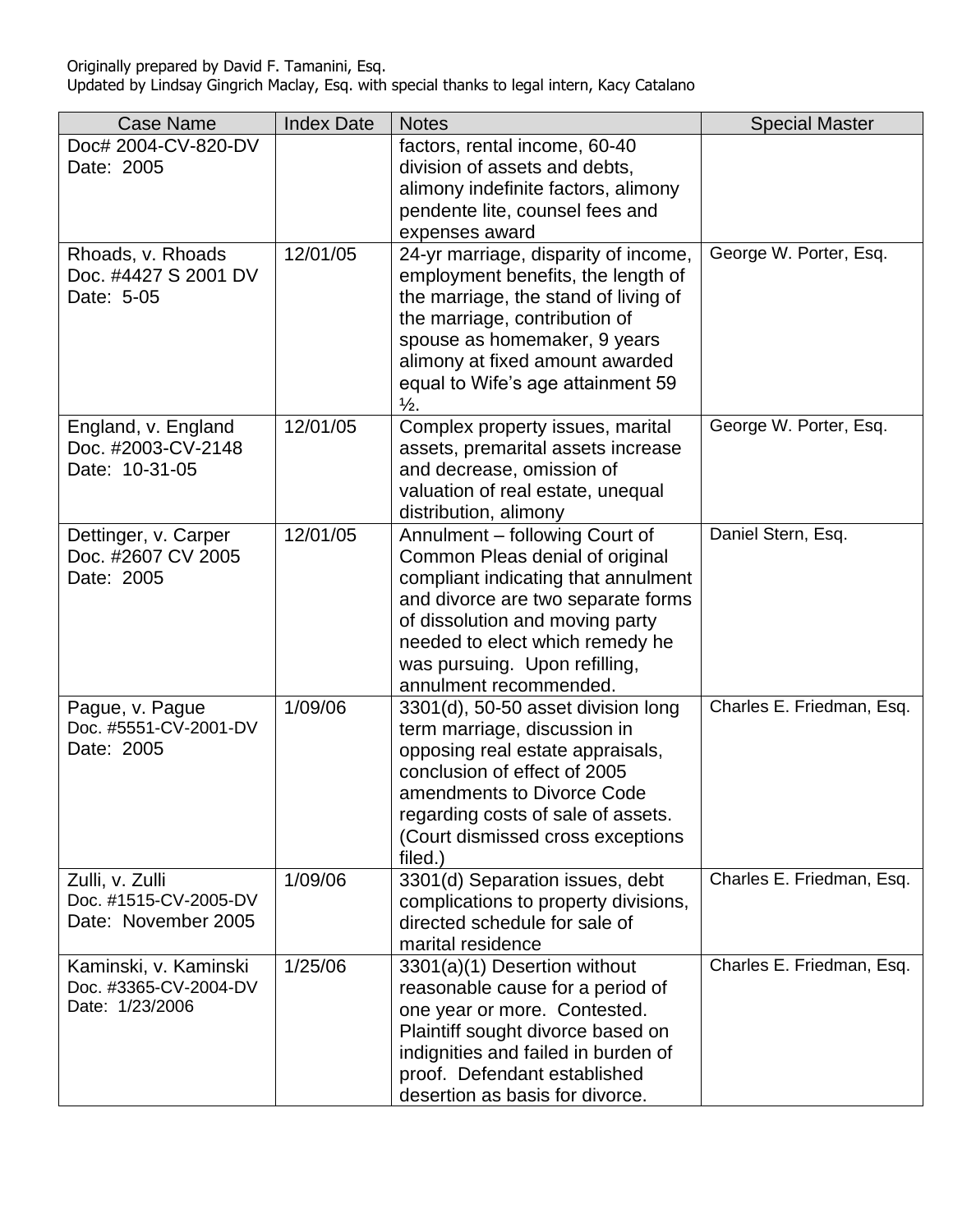| <b>Case Name</b>        | <b>Index Date</b> | <b>Notes</b>                                               | <b>Special Master</b>     |
|-------------------------|-------------------|------------------------------------------------------------|---------------------------|
| Owolafe, v. Owolafe     | 1/25/06           | Annulment based upon complaint                             | Daniel Stern, Esq.        |
| Doc. #4831-CV-2005      |                   | and affidavits of existing other                           |                           |
| Date: 2006              |                   | marriage of time of this marriage.                         |                           |
| Eppinger, v. Eppinger   | 1/25/06           | 3301(c), (d) couple separated                              | Daniel Stern, Esq.        |
| Doc. #2005-CV-2451-DV   |                   | since 1992, 50-50 asset division,                          |                           |
| Date: 2006              |                   | fair rental value denied, 50% of                           |                           |
|                         |                   | wife' counsel fees and appraisal                           |                           |
|                         |                   | expense awarded.                                           |                           |
| Gentry, v. Gentry       | 1/25/06           | Contested 3301(d) issues of                                | Daniel Stern, Esq.        |
| Doc. #2005-CV-1351-DV   |                   | irretrievable breakdown, waiver of                         |                           |
| Date: 2006              |                   | economic claims by defendant                               |                           |
| Lady v. Lady            | 3/21/06           | Post separation debts of Wife                              | Daniel Stern, Esq.        |
| Doc. #4381-CV-2002-DV   |                   | incurred with jointly owned credit                         |                           |
| Date: 2006              |                   | cards, paid by Husband post                                |                           |
|                         |                   | separation with non-marital funds.                         |                           |
|                         |                   | References to legal authorities,                           |                           |
|                         |                   | denial of relief to Husband.                               |                           |
|                         |                   | Discussion of reasons for denial of                        |                           |
|                         |                   | 60-40 equitable distribution in favor                      |                           |
|                         |                   | of 50-50. Discussion of denial of                          |                           |
|                         |                   | alimony. Denial after seven years                          |                           |
|                         |                   | of spousal support payments.                               |                           |
| Gilmer v. Gilmer        | 3/21/06           | <b>Original and Amended Master</b>                         | Charles E. Friedman, Esq. |
| Doc. #2219-CV-2002-DV   |                   | Reports, 25-yr. marriage, alimony                          |                           |
| Date: February 16, 2006 |                   | four years subject to appeal and                           |                           |
|                         |                   | time limit related to ongoing                              |                           |
|                         |                   | spousal support. Also age and                              |                           |
|                         |                   | health of payor. Likely inheritance                        |                           |
|                         |                   | of payee. Discussion of fair rental                        |                           |
|                         |                   | value of marital home, dissipation                         |                           |
|                         |                   | of marital asset. Non-marital                              |                           |
|                         |                   | property. Original exceptions not                          |                           |
|                         |                   | decided in Gilmer - case<br>remanded to Master. Exceptions |                           |
|                         |                   | renewed and new exceptions filed                           |                           |
|                         |                   | to Amended Report.                                         |                           |
| Simons v. Simons        | 03/29/06          | Large earning capacity disparity,                          | Charles E. Friedman, Esq. |
| Doc #2610 CV 2003 DV    |                   | 56-48% ED, alimony for close to 8                          |                           |
| Date: 2006              |                   | years after hearing, partial counsel                       |                           |
|                         |                   | fees awarded to wife, no                                   |                           |
|                         |                   | speculation on darning capacity in                         |                           |
|                         |                   | absence of expert testimony.                               |                           |
| Lockhart v. Lockhart    | 05/30/06          | Pension Evaluation, 50-50                                  | Daniel Stern, Esq.        |
| Doc #1138 CV 2002 DV    |                   | equitable distribution, 16-yr.                             |                           |
| Date: 2006              |                   | marriage, alimony at different                             |                           |
|                         |                   |                                                            |                           |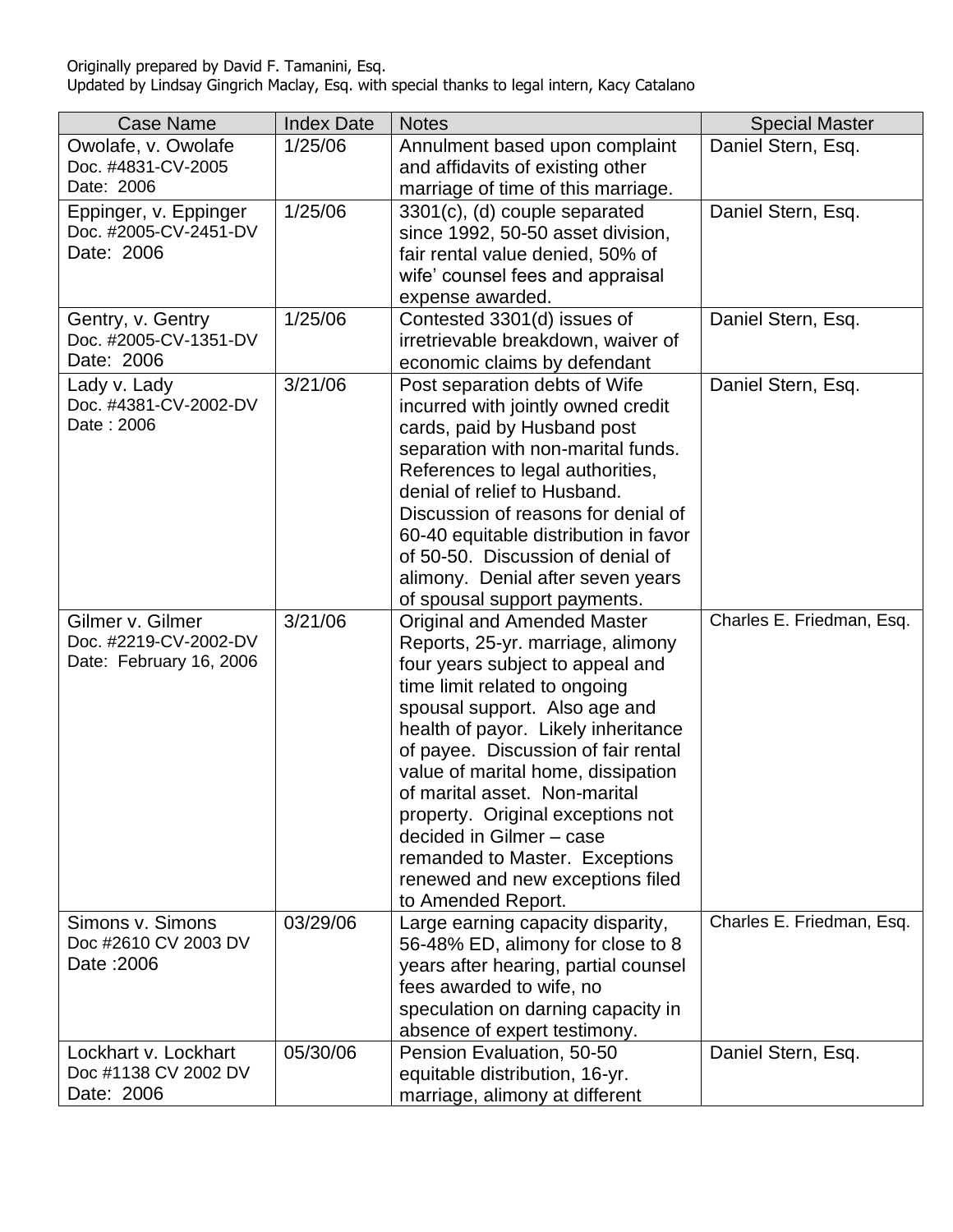| <b>Case Name</b>                                                       | <b>Index Date</b> | <b>Notes</b>                                                                                                                                                                                                                                                                          | <b>Special Master</b>     |
|------------------------------------------------------------------------|-------------------|---------------------------------------------------------------------------------------------------------------------------------------------------------------------------------------------------------------------------------------------------------------------------------------|---------------------------|
|                                                                        |                   | amounts depending on the<br>disposition of Wife's marital interest<br>in Husband's pension. Applicable<br>pension value coverture fraction<br>predetermined by actuary. Limited<br>attorney fees awarded based on<br>actual need and payor's ability to                               |                           |
| Lilley v. Lilley<br>Doc #2005-CV-3652-DV<br>Date: 2006                 | 5/30/06           | pay.<br>Interim Partial (23 Pa. C.S.A<br>§3502(f), Equitable distribution,<br>premarital agreement. Denied.                                                                                                                                                                           | Frank Sluzis, Esq.        |
| Taltoan, III v. Taltoan<br>Doc #2296-CV-2005-DV<br>Date: July 10, 2006 | 7/25/06           | Conclusion of Law: The parties<br>entered into a binding oral<br>agreement regarding distribution of<br>marital property.                                                                                                                                                             | Charles E. Friedman, Esq. |
| Heisey v. Heisey<br>Doc #4834-S-1999<br>Annulment<br>Date: June 2006   | 7/25/06           | Annulment action: Failure to prove<br>inducement into marriage by fraud.                                                                                                                                                                                                              | Charles E. Friedman, Esq. |
| Whipple, Jr. v. Whipple<br>Doc #4947-CV-2005-DV<br>Date: June 8, 2006  | 7/25/06           | Failure to establish two-year<br>separation.                                                                                                                                                                                                                                          | Charles E. Friedman, Esq. |
| Wagner v. Wagner<br>Doc #5548-DV-2004<br>Date: 2006                    | 10/19/06          | Alimony awarded indefinitely, 27-<br>year marriage, equitable<br>distribution.                                                                                                                                                                                                        | Daniel Stern, Esq.        |
| Boner v. Boner<br>Doc. #344-CV-2005<br>Date: 2006                      | 10/19/06          | 40 plus year marriage, equitable<br>distribution, denial of alimony, late<br>request for alimony, counsel fees<br>denied.                                                                                                                                                             | Daniel Stern, Esq.        |
| Boggan v. Boggan<br>Doc. #2003-CV-3426 DV<br>Date: November 2006       | 01/19/07          | Equitable Distribution-disputed<br>valuations, expert testimony,<br>liquidation of asset by auction,<br>conversion of marital asset in one<br>name compared with partition,<br>various types of credits, fair rental<br>value, stipulations lack of testimony<br>or expenses of sale. | Richard B. Druby, Esq.    |
| Showell v. Showell<br>Doc. #2001-CV-5448-DV<br>Date: 2006              | 01/19/07          | Living together post divorce<br>complaint, date of separation,<br>equitable distribution-50/50, debt<br>distribution and party in possession<br>of asset, omnibus QDRO language<br>in proposed order.                                                                                 | Frank C. Sluzis, Esq.     |
| Getz v. Getz<br>Doc. #2004 CV 4798-DV<br>Date: January 2007            | 01/19/07          | Earning capacity-vocational<br>expert; relocation of business-                                                                                                                                                                                                                        | Daniel Stern, Esq.        |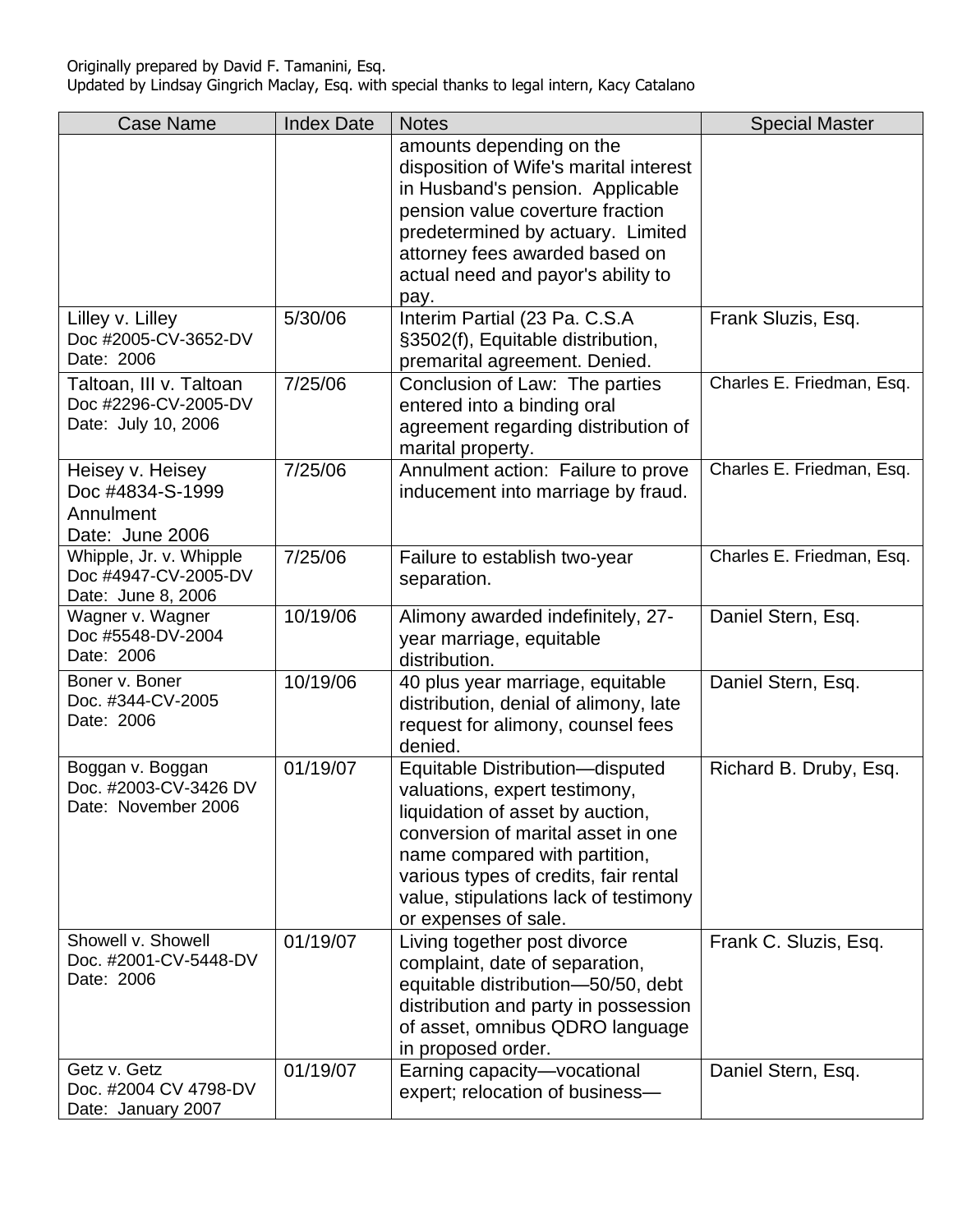| <b>Case Name</b>      | <b>Index Date</b> | <b>Notes</b>                                                             | <b>Special Master</b>     |
|-----------------------|-------------------|--------------------------------------------------------------------------|---------------------------|
|                       |                   | experts; business valuation-no                                           |                           |
|                       |                   | experts; business line of credit                                         |                           |
|                       |                   | value at separation; business value                                      |                           |
|                       |                   | at separation; home equity loan                                          |                           |
|                       |                   | value at date of separation.                                             |                           |
|                       |                   | Property distribution-scheme                                             |                           |
|                       |                   | which least interferes with child                                        |                           |
|                       |                   | custodian obligations is preferred,                                      |                           |
|                       |                   | debt allocation-one party                                                |                           |
|                       |                   | satisfying debt otherwise allocable                                      |                           |
|                       |                   | to other party via refinance                                             |                           |
|                       |                   | (including some post-separation                                          |                           |
|                       |                   | debt of husband, payable to him                                          |                           |
|                       |                   | rather than creditor), right of first                                    |                           |
|                       |                   | refusal on real estate. Alimony-                                         |                           |
|                       |                   | equitable reimbursement, indefinite                                      |                           |
|                       |                   | time awarded, counsel fees, no                                           |                           |
|                       |                   | award per legal standard. Joint<br>Exhibit 1 included, Exceptions filed. |                           |
| Meyer v. Meyer        | 04/10/07          | 3301(c) Divorce granted. D/O/M:                                          | Richard B. Druby,         |
| Doc. #2004-CV-2781-DV |                   | 12/4/81 D/O/S: 6/5/04. 22.5 year                                         | Esq.                      |
| Date: April 10, 2007  |                   | marriage. Equitable distribution                                         |                           |
|                       |                   | 56/44 in favor of wife. Alimony for                                      |                           |
|                       |                   | 3 years and no counsel fees                                              |                           |
|                       |                   | awarded.                                                                 |                           |
| Rider v. Rider        | 08/28/07          | 3301(d) Divorce granted.                                                 | Daniel Stern, Esq.        |
| Doc. #2005-CV-4164-DV |                   | Discussion and findings relied                                           |                           |
| Date: 2007            |                   | upon.                                                                    |                           |
| Dupree v. Guy         | 08/28/07          | 3301(d) Divorce Action. No                                               | Daniel Stern, Esq.        |
| Doc. #3541-CV-2006-DV |                   | Answer filed. Denial of economic                                         |                           |
| Date: 2007            |                   | claims - failure to appear at                                            |                           |
|                       |                   | hearing - failure to file Income and                                     |                           |
|                       |                   | Expense Statement, Inventory or                                          |                           |
|                       |                   | <b>Pre-Trial Statement.</b>                                              |                           |
| Miller v. Miller      | 08/28/07          | 3301(c) stipulation on marital                                           | Charles E. Friedman, Esq. |
| Doc. #5420-CV-2004-DV |                   | property values, review of relevant                                      |                           |
| Date: June 27, 2007   |                   | factors for distribution – expert                                        |                           |
|                       |                   | testimony on health, work and                                            |                           |
|                       |                   | earning capacity, use of APL to                                          |                           |
|                       |                   | compensate for interim period                                            |                           |
|                       |                   | before QDRO takes effect. Pension                                        |                           |
|                       |                   | in pay status at time of hearing.                                        |                           |
|                       |                   | Denial of alimony with case law                                          |                           |
|                       |                   | review where one party in                                                |                           |
|                       |                   | retirement pay status and higher                                         |                           |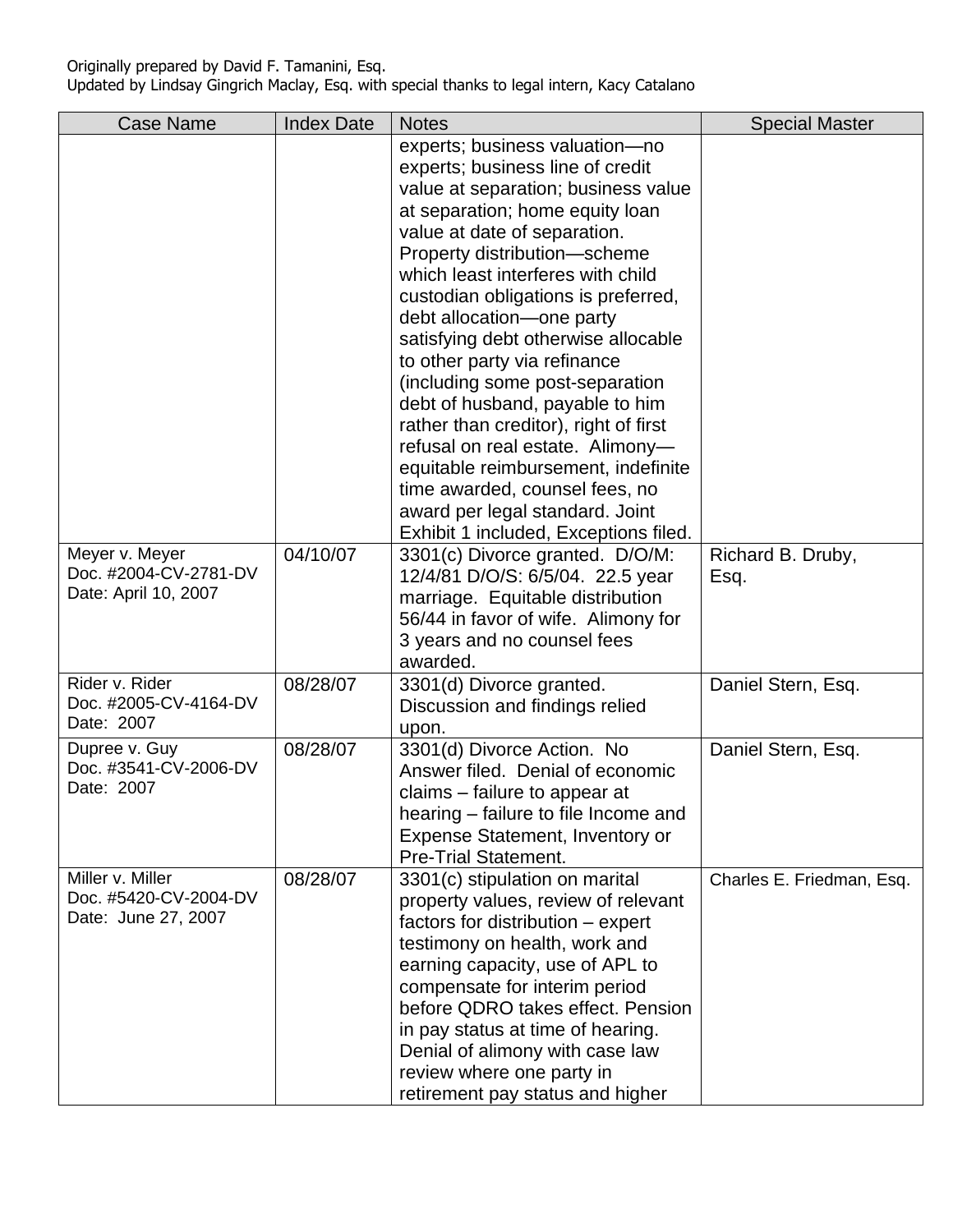| <b>Case Name</b>                                                 | <b>Index Date</b> | <b>Notes</b>                                                                                                                                                                                                                                                                                                                                                                                                 | <b>Special Master</b>     |
|------------------------------------------------------------------|-------------------|--------------------------------------------------------------------------------------------------------------------------------------------------------------------------------------------------------------------------------------------------------------------------------------------------------------------------------------------------------------------------------------------------------------|---------------------------|
|                                                                  |                   | earning capacity asserted.                                                                                                                                                                                                                                                                                                                                                                                   |                           |
| Lowendi v. Lowendi<br>Doc. #2006 CV 4147-DV<br>Date: 2007        | 08/28/07          | 3301(a)(6) Defendant failed to<br>appear at hearing. Indignities.                                                                                                                                                                                                                                                                                                                                            | Daniel Stern, Esq.        |
| Nabie v. Thullah<br>Doc. #3056-CV-2005-DV<br>Date: July 18, 2007 | 08/28/07          | 3301(d), Stipulations to marital<br>property, non-marital property and<br>marital debt. Award of all marital<br>property to Wife, except two credit<br>union accounts and an automobile.<br>All marital debt is responsibility of<br>Wife, although most of it incurred<br>by Wife post-separation and is not<br>marital. Counter statement of date<br>of separation. Denial of attorney<br>fees to Husband. | Charles E. Friedman, Esq. |
| Radle v. Radle<br>Doc. #2002 CV 538-DV<br>Date: 2007             | 08/28/07          | $3301(c)$ , E.D. – Pension by QDRO<br>50% each. Alimony denied.                                                                                                                                                                                                                                                                                                                                              | Frank C. Sluzis, Esq.     |
| Crum v. Crum<br>Doc. #2004-CV-5005-DV<br>Date: 2007              | 12/26/07          | 3301(c). 60-40 division of equity in<br>real estate, 50-50 division of<br>balance. Necessity of documenta-<br>tion. Alimony granted. Discussion<br>of case law and factors. Counsel<br>fees granted.                                                                                                                                                                                                         | Daniel Stern, Esq.        |
| Metro v. Metro<br>Doc. #2004-DV-5230-DV<br>Date: 2007            | 12/26/07          | 3301(c). 3-1/ <sub>2</sub> yr. marriage. 75%-<br>25% distribution of assets in favor<br>of Husband and same percentage<br>of division of potential debt against<br>Wife. Dissipation of marital assets.<br>and Husband's non-marital assets<br>committed by Wife.                                                                                                                                            | Frank C. Sluzis, Esq.     |
| Mobis v. Mobis<br>Doc. #2007-CV-8221-DV<br>Date: 2007            | 12/26/07          | 3301(a)(6). Plaintiff only witness on<br>Indignities. Divorce recommended.                                                                                                                                                                                                                                                                                                                                   | Daniel Stern, Esq.        |
| Beck v. Beck<br>Doc. #2003-CV-1588-DV<br>Date: 2007              | 12/26/07          | 3301(d). Distribution of assets by<br>Stipulation; alimony claim - 13-year<br>marriage.                                                                                                                                                                                                                                                                                                                      | Daniel Stern, Esq.        |
| Pepperman v. Pepperman<br>Doc. #2006-CV-674-DV<br>Date: 2007     | 12/26/07          | 3301(c). 22-yr. marriage. Credits<br>claimed, alimony claimed,<br>equitable distribution in unequal<br>amounts. Alimony denied, counsel<br>fees denied.                                                                                                                                                                                                                                                      | Daniel Stern, Esq.        |
| Worman v. Worman<br>Doc. #5544-CV-2001<br>Date: 2007             | 12/26/07          | 3301(c). Date of separation 6+ yrs.<br>earlier. Parties born in 1938. Post-<br>separation debt payments, rental<br>value claim on marital home                                                                                                                                                                                                                                                               | Daniel Stern, Esq.        |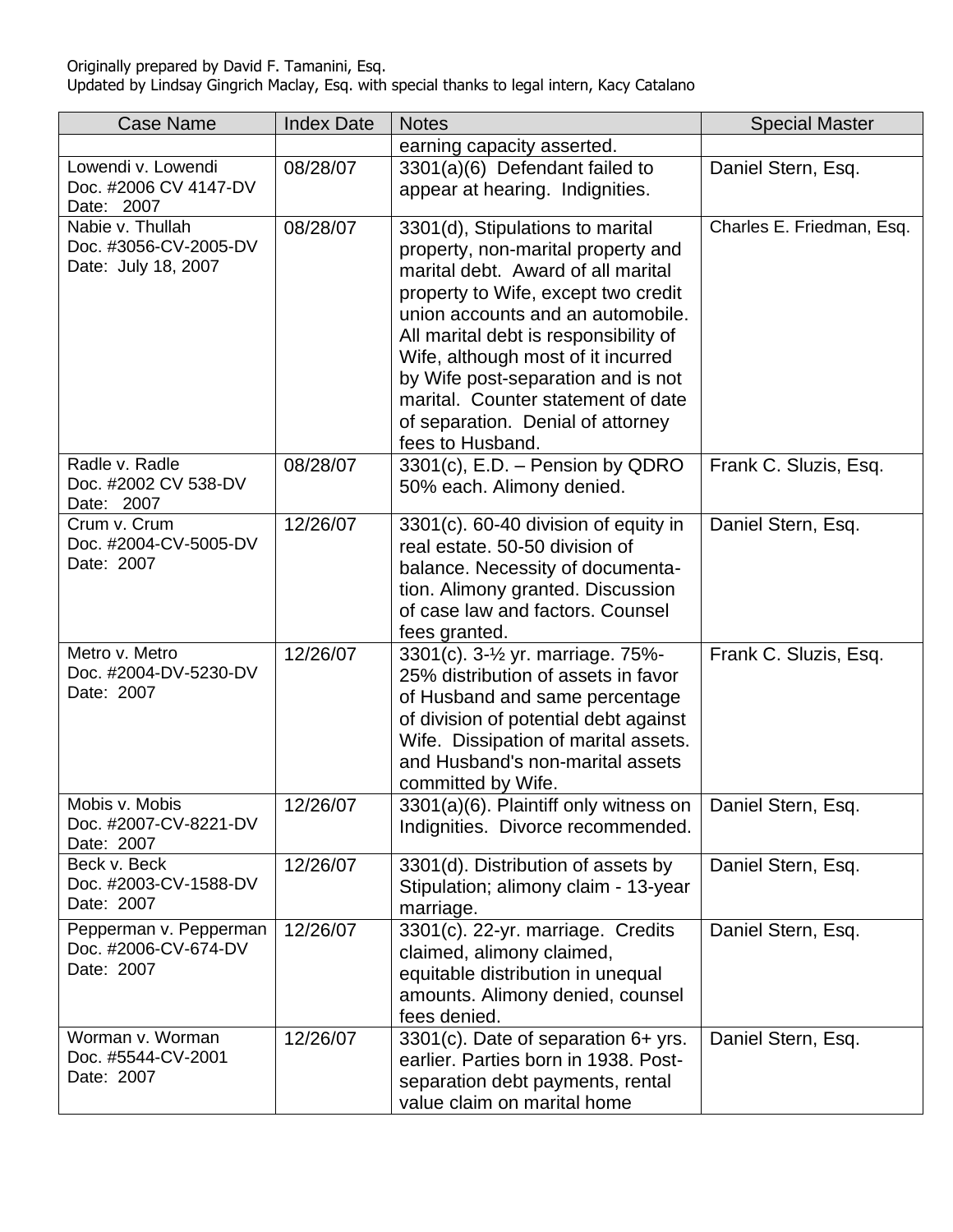| <b>Case Name</b>                                | <b>Index Date</b> | <b>Notes</b>                                             | <b>Special Master</b>  |
|-------------------------------------------------|-------------------|----------------------------------------------------------|------------------------|
|                                                 |                   | denied; post-separation improve-                         |                        |
|                                                 |                   | ments to marital home claimed.                           |                        |
| Williams v. Williams                            | 05/19/08          | 3301(c). Marital gift of jointly titling                 | Richard B. Druby, Esq. |
| Doc. #2003-CV-1792-DV                           |                   | solely owned pre-marital real                            |                        |
| Date: 2008                                      |                   | estate. Cost of sale of real estate                      |                        |
|                                                 |                   | not applied. Dispute on Wife's                           |                        |
|                                                 |                   | proposed retirement date for                             |                        |
|                                                 |                   | valuation purposes. Credibility                          |                        |
|                                                 |                   | issues. 59/41 percent distribution.                      |                        |
| Podskalny v. Podskalny<br>Doc. #2005-CV-1813-DC | 05/19/08          | 3301(c). Disputed date of<br>separation, presumption and | Daniel Stern, Esq.     |
| Date: 2008                                      |                   | shifting burden of proof. Earning                        |                        |
|                                                 |                   | capacity – use of expert testimony.                      |                        |
|                                                 |                   | Stipulation of value needs to be                         |                        |
|                                                 |                   | explicit regarding costs of sale.                        |                        |
|                                                 |                   | Unusual distribution of assets,                          |                        |
|                                                 |                   | 61/39 percent. Alimony issue of                          |                        |
|                                                 |                   | earning capacity and fault.                              |                        |
|                                                 |                   | Decreasing yearly amount                                 |                        |
|                                                 |                   | awarded. "Equitable Reimburse-                           |                        |
|                                                 |                   | ment" considered in alimony                              |                        |
|                                                 |                   | award. Waiver of claim for fees,                         |                        |
|                                                 |                   | costs and expenses.                                      |                        |
| Rockmaker v. Rockmaker                          | 05/19/08          | 3301(c). Decrease in value of non-                       | Daniel Stern, Esq.     |
| Doc. #2005-CV-3121-DV                           |                   | marital property. Expert valuations                      |                        |
| Date: 2008                                      |                   | of business relating to value and                        |                        |
|                                                 |                   | gift tax consequences. Loss of                           |                        |
|                                                 |                   | value of non-marital assets. Lack                        |                        |
|                                                 |                   | of expert testimony on fact issue.                       |                        |
|                                                 |                   | Unilateral volunteering marital debt                     |                        |
|                                                 |                   | for college not divisible. Unilateral                    |                        |
|                                                 |                   | volunteering marital asset for                           |                        |
|                                                 |                   | college not proper use of marital                        |                        |
|                                                 |                   | funds. Division of tax liability for                     |                        |
|                                                 |                   | IRS treatment of debt forgiveness.                       |                        |
|                                                 |                   | Dispute on amount and duration of                        |                        |
|                                                 |                   | alimony and need for expert                              |                        |
|                                                 |                   | testimony. Sharing of expert fees.                       |                        |
|                                                 |                   | Denial of attorney fees award.                           |                        |
| Sener v. Sener<br>Doc. #2005-CV-933-DC          | 05/19/08          | 3301(d). Negative marital estate                         | Daniel Stern, Esq.     |
| Date: 2008                                      |                   | after 2-year marriage. Waiver of                         |                        |
|                                                 |                   | debt claim raised for the first time                     |                        |
|                                                 |                   | at hearing; issue raised: impact of                      |                        |
|                                                 |                   | loss of equity in non-marital asset.                     |                        |
|                                                 |                   | Abandonment of issue on account                          |                        |
|                                                 |                   | of failure to file authorities and                       |                        |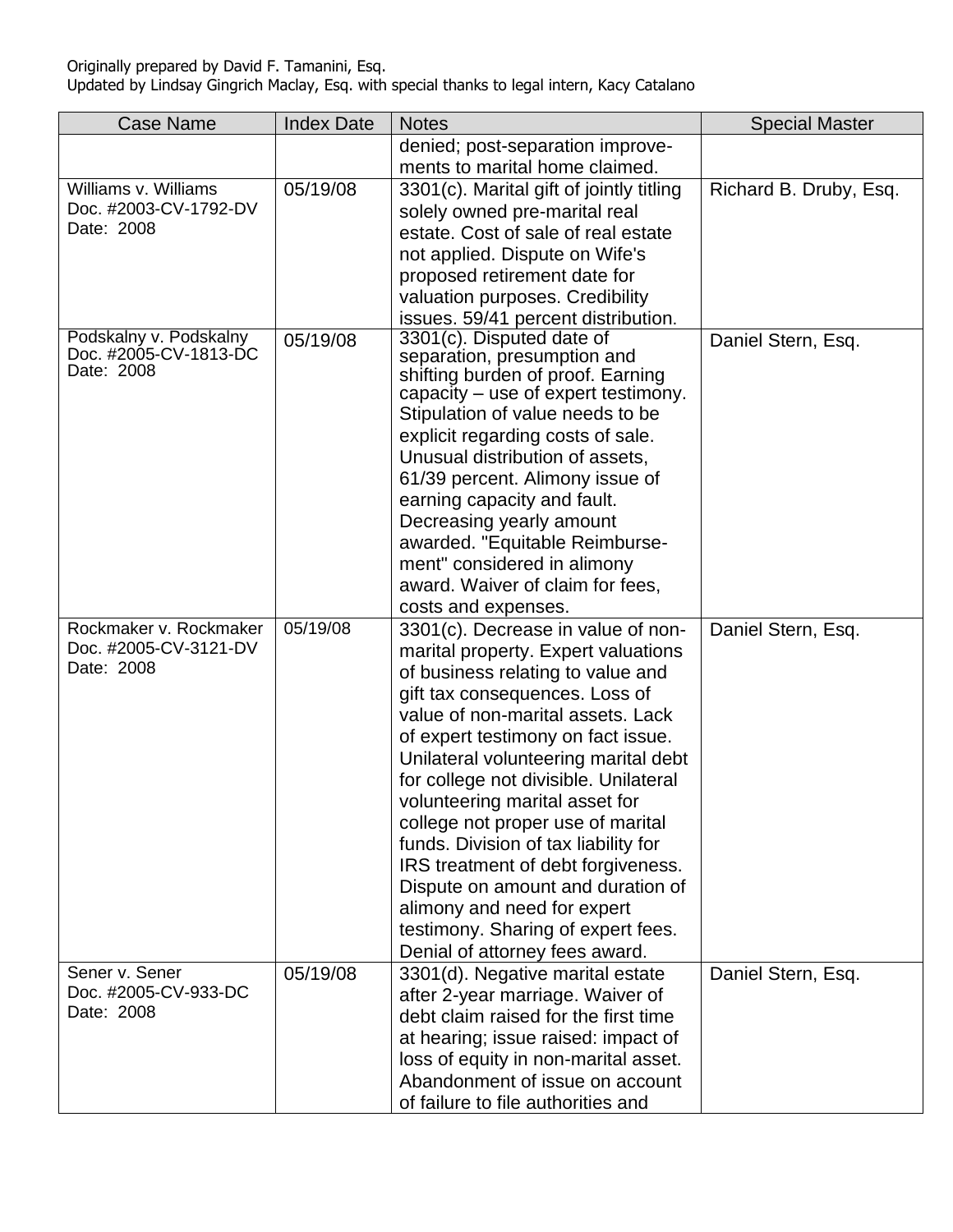| <b>Case Name</b>                             | <b>Index Date</b> | <b>Notes</b>                                                          | <b>Special Master</b>  |
|----------------------------------------------|-------------------|-----------------------------------------------------------------------|------------------------|
|                                              |                   | failure of proof. Denial of attorney                                  |                        |
|                                              |                   | fee award.                                                            |                        |
| Magaro v. Schell-Magaro                      | 06/13/08          | 3301(c)(d) D/O/M: 5/23/92 D/O/S:                                      | Richard B. Druby, Esq. |
| Doc. #2006-CV-1749-DV<br>Date: June 13, 2008 |                   | 11/23/05. Wife did not attend the                                     |                        |
|                                              |                   | hearings or offer testimony. Court                                    |                        |
|                                              |                   | awarded ED of 50/50 for case and                                      |                        |
|                                              |                   | 65/35 for the proceeds from the<br>house in favor of husband with an  |                        |
|                                              |                   | award of 2,000 attorney fees to                                       |                        |
|                                              |                   | husband, because that amount                                          |                        |
|                                              |                   | was incurred due to wife's conduct.                                   |                        |
| Guckavan v. Guckavan                         | 08/26/08          | 3301(a)(d) D/O/M: 8/27/94 D/O/S:                                      | Richard B. Druby, Esq. |
| Doc. #2006-CV-3128-DV                        |                   | 3/18/05. Husband did not attend                                       |                        |
| Date: Aug. 26, 2008                          |                   | the hearings or offer testimony.                                      |                        |
|                                              |                   | Husband has a substance abuse                                         |                        |
|                                              |                   | problem. There are four children                                      |                        |
|                                              |                   | from marriage. Court awarded ED                                       |                        |
|                                              |                   | of 70/30 in favor of wife with no                                     |                        |
|                                              |                   | alimony due to husband's failure to                                   |                        |
|                                              |                   | pay child support.                                                    |                        |
| Stalter v. Stalter                           | 12/12/08          | Uncontested 3301(a) Indignities,                                      | Daniel Stern, Esq.     |
| Doc. #2007-CV-03354-DV<br>Date: 2008         |                   | 44-year marriage, disabled Wife,                                      |                        |
|                                              |                   | incarcerated Husband, practically                                     |                        |
|                                              |                   | no income for alimony. Marital                                        |                        |
|                                              |                   | home to Wife for liquidation, and<br>Wife keeps her pension; to       |                        |
|                                              |                   | Husband his \$100/mo. pension.                                        |                        |
| Snyder v. Reed                               | 12/12/08          | Divorce $3301(a)(5)$ grounds of                                       | Daniel Stern, Esq.     |
| Doc. #2007-CV-10482-DV                       |                   | imprisonment of 2 years or more.                                      |                        |
| Date: 2008                                   |                   | No other related claims.                                              |                        |
| Rosario v. Valdes                            | 12/12/08          | 3301(a)(6) Indignities. No related                                    | Daniel Stern, Esq.     |
| Doc. #2007-CV-13246-DV                       |                   | claims.                                                               |                        |
| Date: 2008                                   |                   |                                                                       |                        |
| Ongeri v. Ongeri                             | 12/12/08          | 3301(d) divorce. Both parties pro                                     | Daniel Stern, Esq.     |
| Doc. #2005-CV-5417-DV<br>Date: 2008          |                   | se. Partial marital settlement                                        |                        |
|                                              |                   | agreement pre-hearing.                                                |                        |
|                                              |                   | Unauthorized, unconsented                                             |                        |
|                                              |                   | transfer of marital assets, gift to 3rd<br>parties. Need for credible |                        |
|                                              |                   | evidence.                                                             |                        |
| Dowling v. Dowling                           | 12/12/08          | 3301(d) divorce. Income                                               | Daniel Stern, Esq.     |
| Doc. #2006-CV-3365-DV                        |                   | determination for yearly variations,                                  |                        |
| Date: 2008                                   |                   | expert needed for fair rental value                                   |                        |
|                                              |                   | of home. Expert's opposing                                            |                        |
|                                              |                   | vocational and real estate reports,                                   |                        |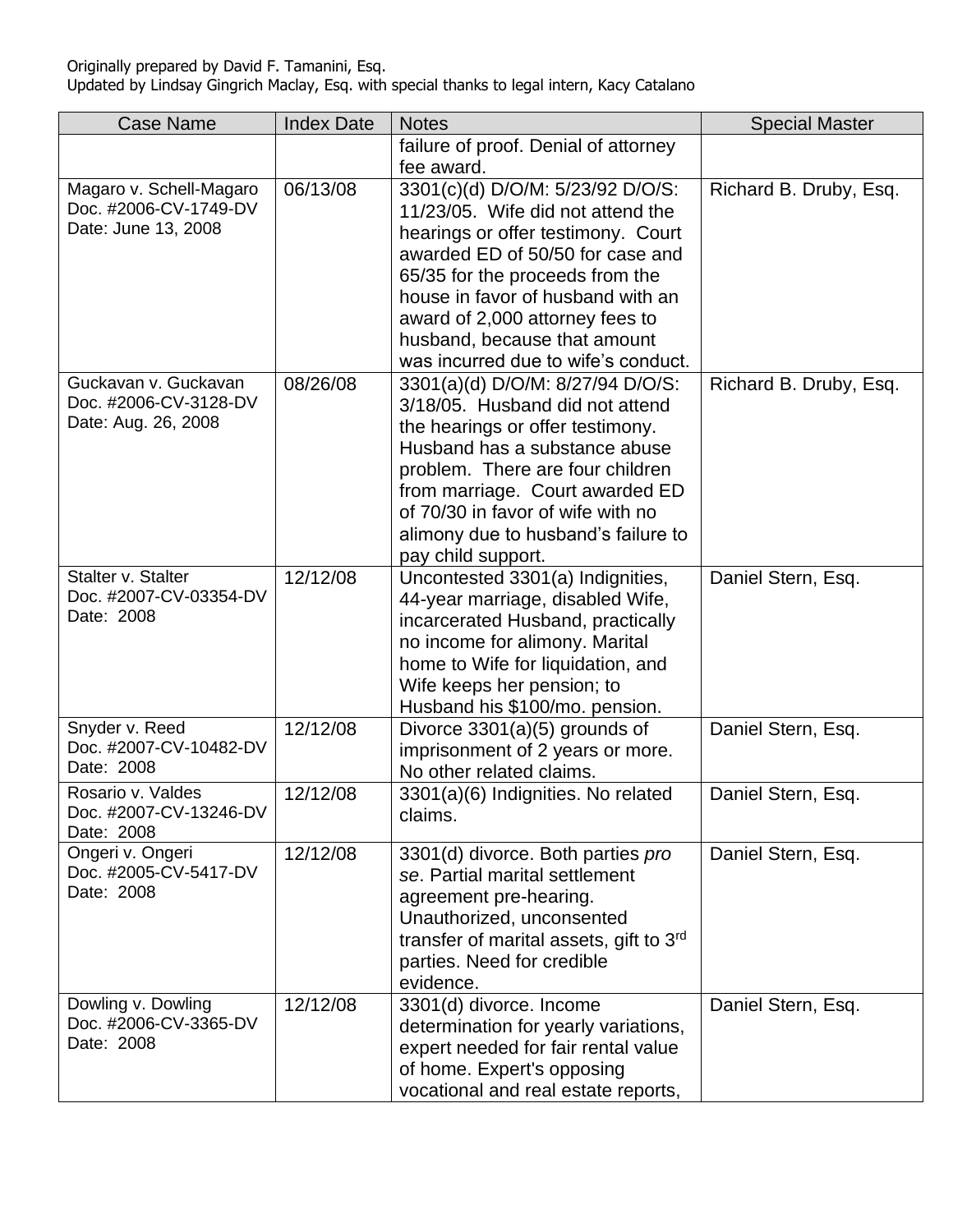| <b>Case Name</b>     | <b>Index Date</b> | <b>Notes</b>                           | <b>Special Master</b>     |
|----------------------|-------------------|----------------------------------------|---------------------------|
|                      |                   | valuing law partnership, valuation     |                           |
|                      |                   | problems for business property and     |                           |
|                      |                   | need for expert tax effect             |                           |
|                      |                   | testimony, calculating mixed           |                           |
|                      |                   | marital and pre-marital financial      |                           |
|                      |                   | account. Bonus as asset vs.            |                           |
|                      |                   | income, alimony, counsel fees.         |                           |
| Travis v. Travis     | 12/12/08          | 3301(d). Interpretation of written     | Charles E. Friedman, Esq. |
| Doc. #442-CV-2007-DV |                   | Separation Agreement relating to       |                           |
| Date: 2008           |                   | support, maintenance and counsel       |                           |
|                      |                   | fees, evidentiary issues - parole      |                           |
|                      |                   | evidence, alimony, evidence issue      |                           |
|                      |                   | on attorney fees claim, E.D. -         |                           |
|                      |                   | approving draft stipulations without   |                           |
|                      |                   | evidence submitted. Award of           |                           |
|                      |                   | equal division of marital Army         |                           |
|                      |                   | pension with reservation to permit     |                           |
|                      |                   | Wife to petition court of proper       |                           |
|                      |                   | jurisdiction for reserved interest.    |                           |
| Gingrich v. Gingrich | 12/12/08          | 3301(c). Agreement by parties          | Charles E. Friedman, Esq. |
| Doc. #444-CV-2004-DV |                   | entered into the record after more     |                           |
| Date: 2008           |                   | than one hour in conference with       |                           |
|                      |                   | Special Master. After dispute over     |                           |
|                      |                   | Agreement and hearing before           |                           |
|                      |                   | Bratton, J., matter referred back to   |                           |
|                      |                   | Special Master for hearing,            |                           |
|                      |                   | testimony by original counsel as       |                           |
|                      |                   | witness; intentional dissipation of    |                           |
|                      |                   | assets as closure of going concern,    |                           |
|                      |                   | importance of listing issues in Pre-   |                           |
|                      |                   | trial Statement or Inventory, charge   |                           |
|                      |                   | against Wife in possession of          |                           |
|                      |                   | marital home and receiving support     |                           |
|                      |                   | plus mortgage differential for failing |                           |
|                      |                   | to pay for taxes and mortgage          |                           |
|                      |                   | (costs of saving property from         |                           |
|                      |                   | mortgage foreclosure and tax           |                           |
|                      |                   | sale). Failure to provide evidence     |                           |
|                      |                   | of non-marital portion of IRA and      |                           |
|                      |                   | determination as marital, failure to   |                           |
|                      |                   | provide stipulated account             |                           |
|                      |                   | information grounds for Special        |                           |
|                      |                   | Master determination that asset        |                           |
|                      |                   | cannot be valued. Counsel fees         |                           |
|                      |                   | denied.                                |                           |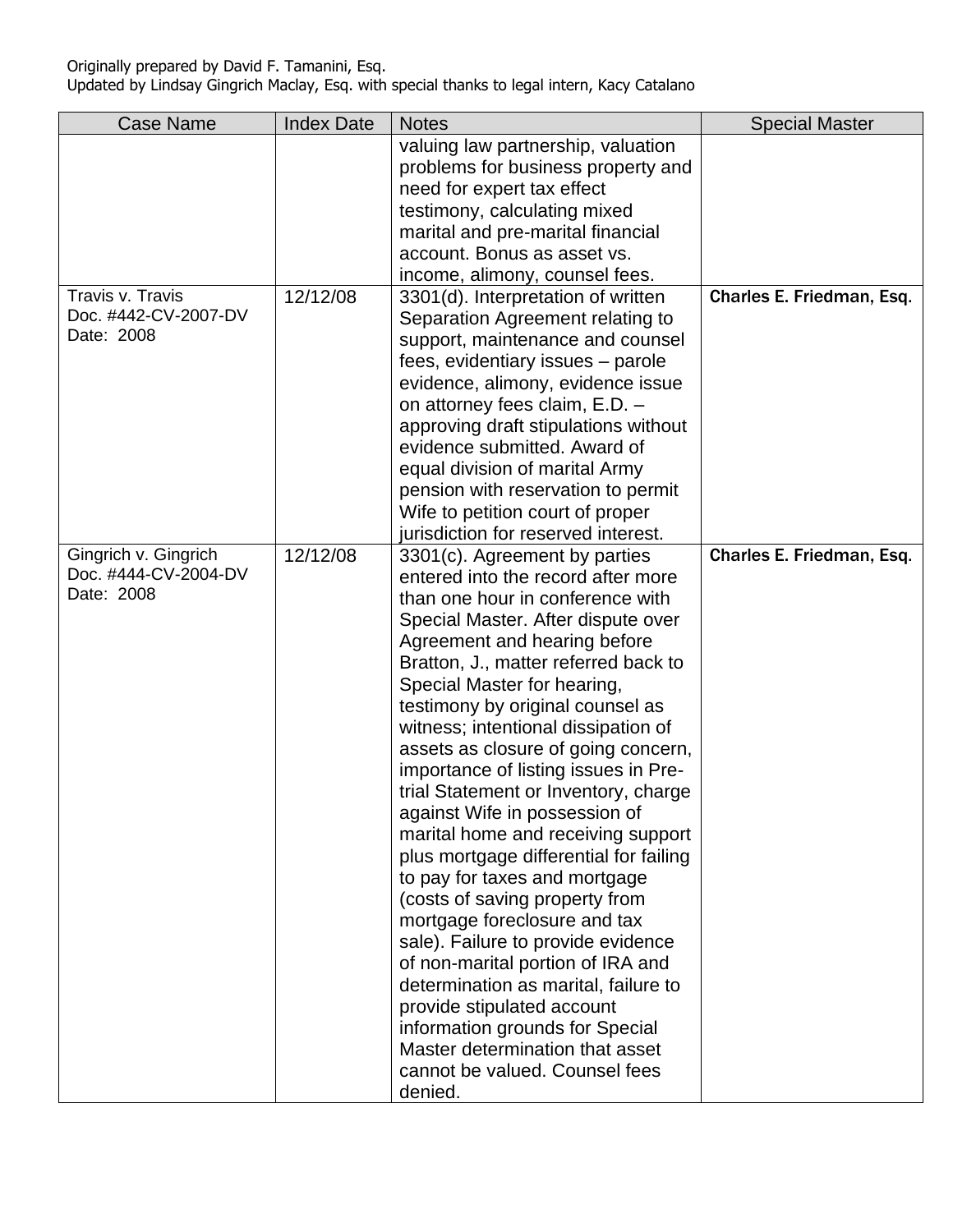| <b>Case Name</b>                       | <b>Index Date</b> | <b>Notes</b>                                                            | <b>Special Master</b>     |
|----------------------------------------|-------------------|-------------------------------------------------------------------------|---------------------------|
| Covert v. Covert                       | 12/12/08          | 3301(d). Prisoner defendant, writ of                                    | Charles E. Friedman, Esq. |
| Doc. #10705-CV-2007-DV<br>Date: 2008   |                   | habeas corpus, telephone                                                |                           |
|                                        |                   | testimony.                                                              |                           |
| Jacobs v. Jacobs<br>Doc. #2007-CV-6608 | 01/23/09          | Annulment under 3304(a)(1).<br>D/O/M: May 16, 2005, but husband         | Richard B. Druby, Esq.    |
| Date: Jan. 23, 2009                    |                   | was already married on Feb 14,                                          |                           |
|                                        |                   | 1982 and was never divorced or                                          |                           |
|                                        |                   | had an annulment. Annulment was                                         |                           |
|                                        |                   | granted and the marriage license is                                     |                           |
|                                        |                   | void.                                                                   |                           |
| Schwartz-Mackey v. Mackey              | 4/06/09           | E.D.: Marital personal injury                                           | Charles E. Friedman, Esq. |
| Doc. #5270-CV-2005-DV<br>Date: 2009    |                   | proceeds and convoluted marital                                         |                           |
|                                        |                   | asset acquisition and contribution.<br>Creative 50-50 net distribution. |                           |
|                                        |                   | Disregard of cost of sale of real                                       |                           |
|                                        |                   | estate if refinancing of mortgage                                       |                           |
|                                        |                   | for title to one spouse and cash to                                     |                           |
|                                        |                   | contribute to 50-50 E.D.                                                |                           |
| Chatters v. Chatters                   | 4/06/09           | Date of separation. Party's opinion                                     | Daniel Stern, Esq.        |
| Doc. #2004-CV-2240-DV<br>Date: 2009    |                   | of value accepted. One party's                                          |                           |
|                                        |                   | dissipation of assets related to<br>drug use. Greater earning capacity  |                           |
|                                        |                   | of one negated by same party's                                          |                           |
|                                        |                   | shorter remaining work lifetime and                                     |                           |
|                                        |                   | opposite party's greater work                                           |                           |
|                                        |                   | lifetime.                                                               |                           |
| Shaeffer v. Benadier                   | 4/06/09           | Post-bifurcation E.D. hearing.                                          | Charles E. Friedman, Esq. |
| Doc. #2469-CV-2004-DV<br>Date: 2009    |                   | Dismissed for failure of both parties                                   |                           |
|                                        |                   | to present admissible evidence of<br>value.                             |                           |
| McCormick v. Ortega                    | 4/06/09           | 3301(d). E.D. - Increase in value                                       | Charles E. Friedman, Esq. |
| Doc. #3014-CV-2008-DV                  |                   | of non-marital automobile; no                                           |                           |
| Date: 2009                             |                   | evidence of value when gifted, at                                       |                           |
|                                        |                   | time of separation, or at time of                                       |                           |
|                                        |                   | hearing. Contested testimony of                                         |                           |
|                                        |                   | contribution by one spouse to                                           |                           |
|                                        |                   | restoration of non-marital property                                     |                           |
|                                        |                   | value not established. Denial of<br>requested E.D.                      |                           |
| Greenawalt v. Greenawalt               | 4/06/09           | Husband's premarital home                                               | Daniel Stern, Esq.        |
| Doc. #2007-CV-10746-DV                 |                   | deeded to H. and W. Husband's                                           |                           |
| Date: 2009                             |                   | premarital home deeded to H. and                                        |                           |
|                                        |                   | W. Disproportionate contribution                                        |                           |
|                                        |                   | issue with unequal division of                                          |                           |
|                                        |                   | home's value 60-40. Failure to                                          |                           |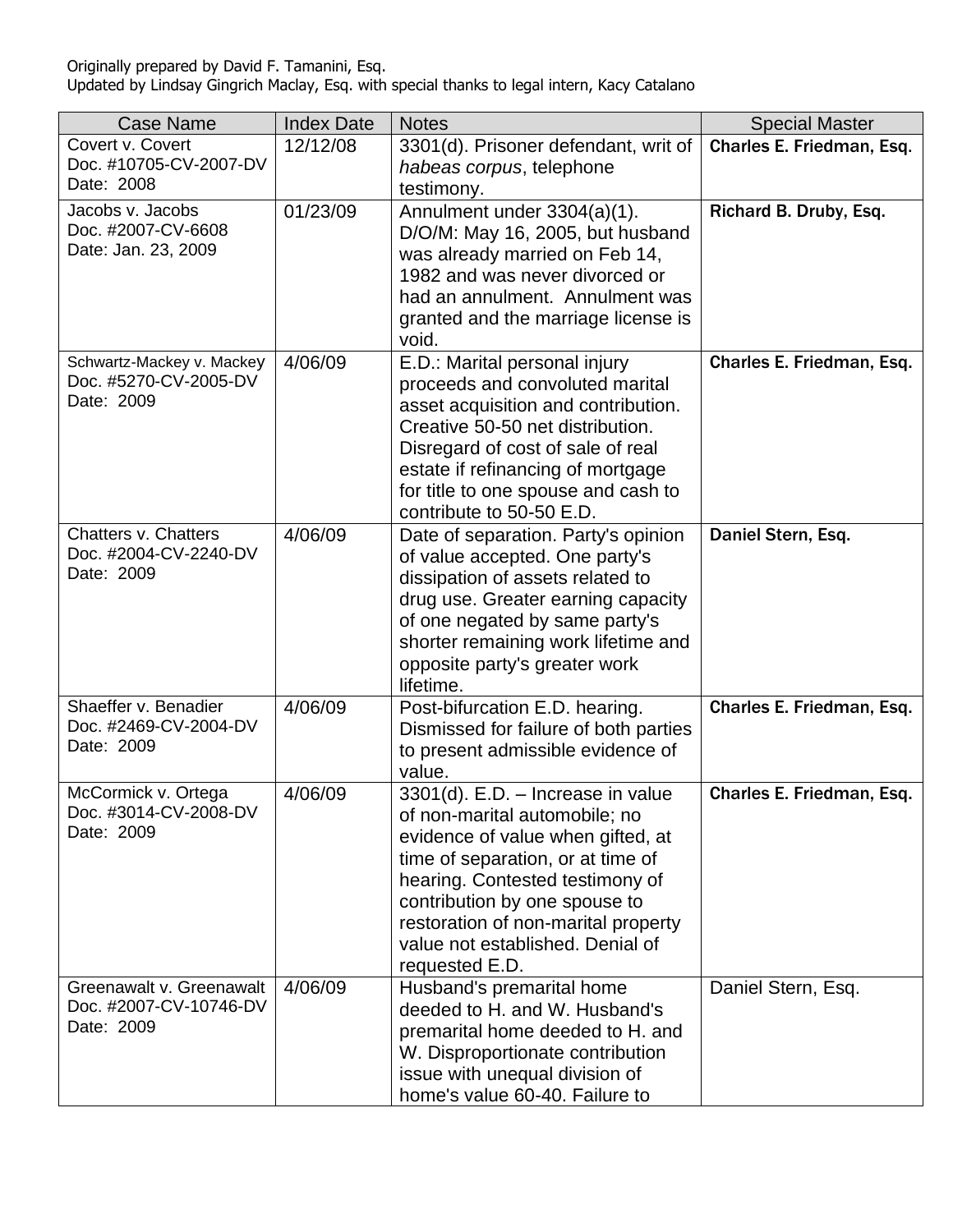| <b>Case Name</b>                                                         | <b>Index Date</b> | <b>Notes</b>                                                                                                                                                                                                                                                                                                                                                                                                                                                                                                                                                                                                                                                                                                                                                                                                                                                                                                                                                                                                                                                              | <b>Special Master</b>     |
|--------------------------------------------------------------------------|-------------------|---------------------------------------------------------------------------------------------------------------------------------------------------------------------------------------------------------------------------------------------------------------------------------------------------------------------------------------------------------------------------------------------------------------------------------------------------------------------------------------------------------------------------------------------------------------------------------------------------------------------------------------------------------------------------------------------------------------------------------------------------------------------------------------------------------------------------------------------------------------------------------------------------------------------------------------------------------------------------------------------------------------------------------------------------------------------------|---------------------------|
|                                                                          |                   | show future costs of sale. Wedding<br>and engagement ring treatment for<br>marital value in E.D. rejected.                                                                                                                                                                                                                                                                                                                                                                                                                                                                                                                                                                                                                                                                                                                                                                                                                                                                                                                                                                |                           |
| Niravkumar v. Rawlings<br>Doc. #5261-CV-2008-DV<br>Date: 2008            | 04/06/09          | Annulment denied, lack of<br>evidence.                                                                                                                                                                                                                                                                                                                                                                                                                                                                                                                                                                                                                                                                                                                                                                                                                                                                                                                                                                                                                                    | Charles E. Friedman, Esq. |
| Evans v. Evans<br>Doc. #2003-CV-3092-DC<br>Report Date: 11/25/2009       | 11/25/09          | DOM: 5/25/85. H: DOB 10/17/62,<br>unemployed software consultant.<br>W: DOB 6/28/64, teacher.<br>Recommended 3301(d) divorce.<br>Proportional valuation of interest of<br>increased value of 401(k) when post-<br>separation contributions made to the<br>401(k) account in absence of<br>explanation of each party's position on<br>the issue. Increased value of cash<br>value of life insurance post-separation<br>not recognized, based on H's<br>testimony and W's failure to suggest<br>acceptable method of determining.<br>Statutory factors discussed and<br>judicial notice of economic conditions<br>affecting employability of H. Refusal to<br>assume H. will return to similar paying<br>job. 50-50 division of assets. Valuation<br>of life insurance and pension (post-<br>separation increased value); creative<br>calculation of post-separation interest<br>income. Husband unemployed with<br>high-paying earning capacity. Judicial<br>notice of economic conditions. 30<br>days to Husband to select which<br>retirement assets to subject to QDRO. | Daniel Stern, Esq.        |
| Williams v. Williams<br>(Amended)<br>Doc. #2003-CV-1792-DV<br>Date: 2009 | 12/29/09          | Remand from Common Pleas of 2007<br>Masters Reports. Debt value as of<br>date of separation used.                                                                                                                                                                                                                                                                                                                                                                                                                                                                                                                                                                                                                                                                                                                                                                                                                                                                                                                                                                         | Richard B. Druby, Esq.    |
| Stout v. Stout<br>Doc. #2007-CV-01873-DV<br>Date: 2009                   | 12/29/09          | Debts exceeded liquid asset values.<br>Wife granted marital home use for up<br>to 4 years before sale or refinance,<br>after which Husband's name removed<br>from deed and Wife entitled to<br>proceeds or responsible for deficiency.<br>Partial attorney fees awarded.                                                                                                                                                                                                                                                                                                                                                                                                                                                                                                                                                                                                                                                                                                                                                                                                  | Richard B. Druby, Esq.    |
| Gray v. Gray<br>Doc. #2006-CV-3569-DV<br>Date: 2009                      | 12/29/09          | Award of unequal percentages of<br>various items of marital property.<br>Alimony for set duration.                                                                                                                                                                                                                                                                                                                                                                                                                                                                                                                                                                                                                                                                                                                                                                                                                                                                                                                                                                        | Richard B. Druby, Esq.    |
| Duttera v. Duttera<br>Doc. #2833-CV-2000-DV<br>Date: 2009                | 12/29/09          | Property Division: Parties stipulated to<br>identity, value of marital property,<br>except marital home and personal<br>property, and debt. Real estate                                                                                                                                                                                                                                                                                                                                                                                                                                                                                                                                                                                                                                                                                                                                                                                                                                                                                                                   |                           |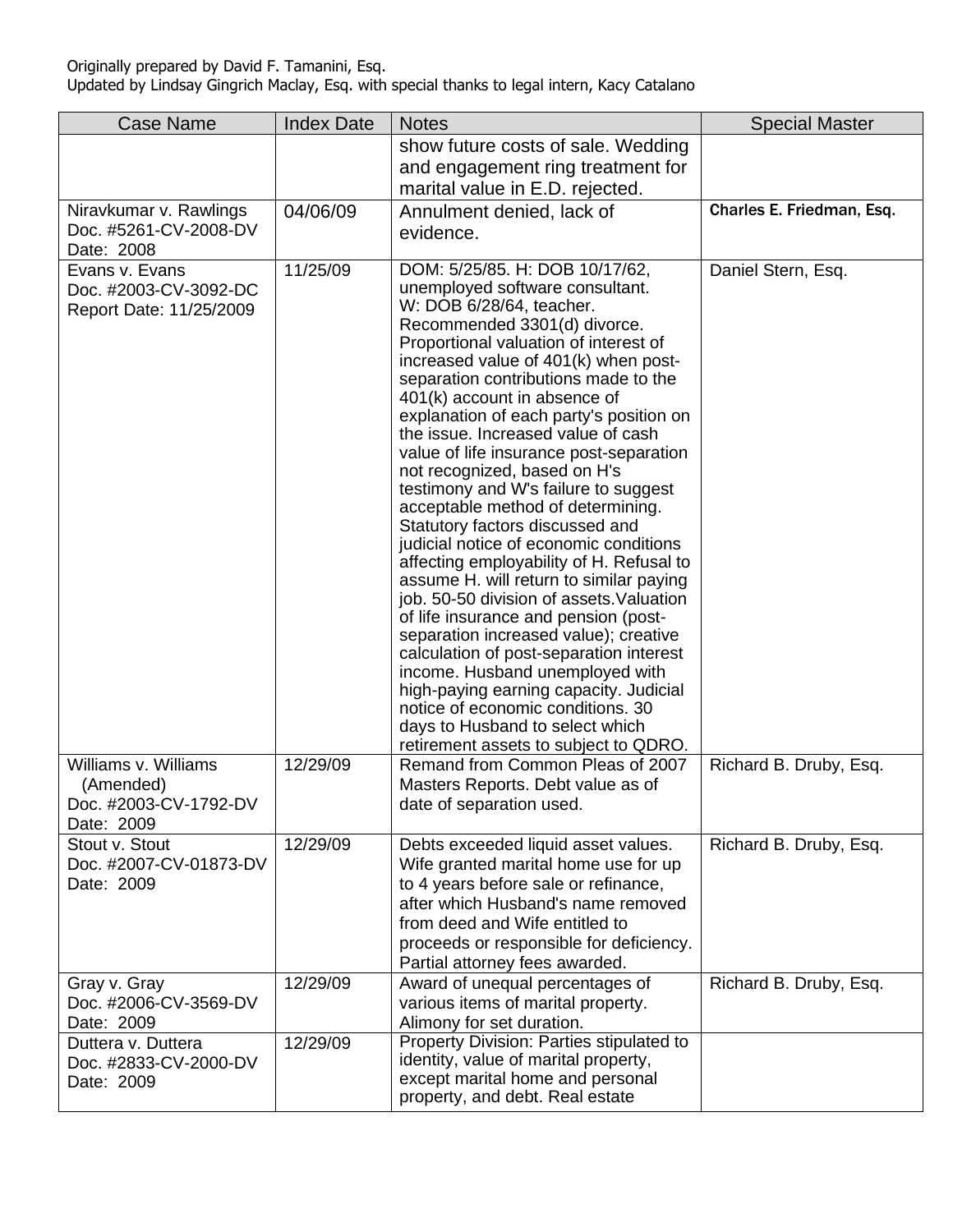| <b>Case Name</b>                                                       | <b>Index Date</b>   | <b>Notes</b>                                                                                                                                                                                                                                                                                                                                         | <b>Special Master</b>     |
|------------------------------------------------------------------------|---------------------|------------------------------------------------------------------------------------------------------------------------------------------------------------------------------------------------------------------------------------------------------------------------------------------------------------------------------------------------------|---------------------------|
|                                                                        |                     | appraisal issues and use of expert<br>testimony. 54% to Wife; 46% to<br>Husband Main factor in equitable<br>division was large disparity of<br>earnings, earning capacity and the<br>economic circumstances of the<br>parties. Alimony denied. Partial<br>counsel fees awarded to Wife.                                                              |                           |
| Everett v. Everett<br>Doc. #17109-CV-2008-DV<br>Date: 2009             | $\frac{1}{2}/29/09$ | Divorce under §3301(a)(5) on<br>conviction of a crime and<br>imprisonment. No discussion.                                                                                                                                                                                                                                                            | Charles E. Friedman, Esq. |
| Wagner v. Wagner<br>Doc. #2007-CV-6596-DV<br>Date: May 24, 2010        | 05/24/10            | Divorce granted under 3301(c).<br>D/O/M: 5/1/87. D/O/S: 7/1/07.<br>Proceeds from Marital Residence are<br>60/40 in favor of wife. Remaining<br>marital property is 55/45 in favor of<br>wife. Alimony is granted to wife of<br>\$800/month for 60 months. Counsel<br>fees of \$3,500 are awarded to wife.                                            | Charles E. Friedman, Esq. |
| Dragovan v. Dragovan<br>Doc. #2010-CV-9728-DV<br>Date: January 28,2011 | 01/28/11            | Divorce granted under 3301(d).<br>D/O/M: 6/4/88. D/O/S: 5/31/94.<br>Husband did not appear at hearing.<br>Marital home is awarded to Wife.<br>Counsel fees awarded to wife for the<br>fees and costs already incurred.                                                                                                                               | Daniel Stern, Esq.        |
| Farr v. Farr<br>Doc. #2008-CV-956-DV<br>Date: March 10, 2011           | 03/10/11            | Divorce under 3301(c) D/O/M: 2/14/93<br>D/O/S: 8/17/07. 2 minor children from<br>marriage. In dispute is Coin collection<br>and value of home. Marital estate is<br>more debts than assets. ED is 54/46<br>with wife getting the 54% of debt. No<br>alimony or counsel fees were<br>awarded.                                                         | Richard B. Druby, Esq.    |
| Fesen v. Fesen<br>Doc. #2008-CV-03504-<br>DC<br>Date: April 26, 2011   | 04/26/11            | Divorce under 3301(c)(d) and wife<br>filed pursuant to $3301(a)(6)$ . D/O/M:<br>4/27/91. D/O/S: 3/26/08. 2 children<br>from marriage. In dispute is the ED of<br>the house, since wife wants to sell<br>once daughter turns 18. ED is 57/43<br>in favor of wife with alimony to wife of<br>600/month for two years. No counsel<br>fees were awarded. | Richard B. Druby, Esq.    |
| Martin v. Lawson<br>Doc. #2007-CV-1884-DV<br>Date: April 28, 2011      | 04/28/11            | Divorce under 3301(c). D/O/M:<br>6/9/06. D/O/S: 2/1/07. No children.<br>Signed a prenup. Husband is on<br>social security and has income from<br>one rental property. Only dispute is<br>distribution of credit card debt. Wife is<br>found solely responsible for the debt.                                                                         | Richard B. Druby, Esq.    |
| Bigelow v. Bigelow<br>Doc. #2006-CV-2557-DV<br>Date: May 3, 2011       | 05/03/11            | Divorce under 3301(d). D/O/M:<br>1/9/93. D/O/S: 5/10/06. 2 minors.<br>Not many assets. Wife did not attend<br>court in time to give testimony. 60/40                                                                                                                                                                                                 | Daniel Stern, Esq.        |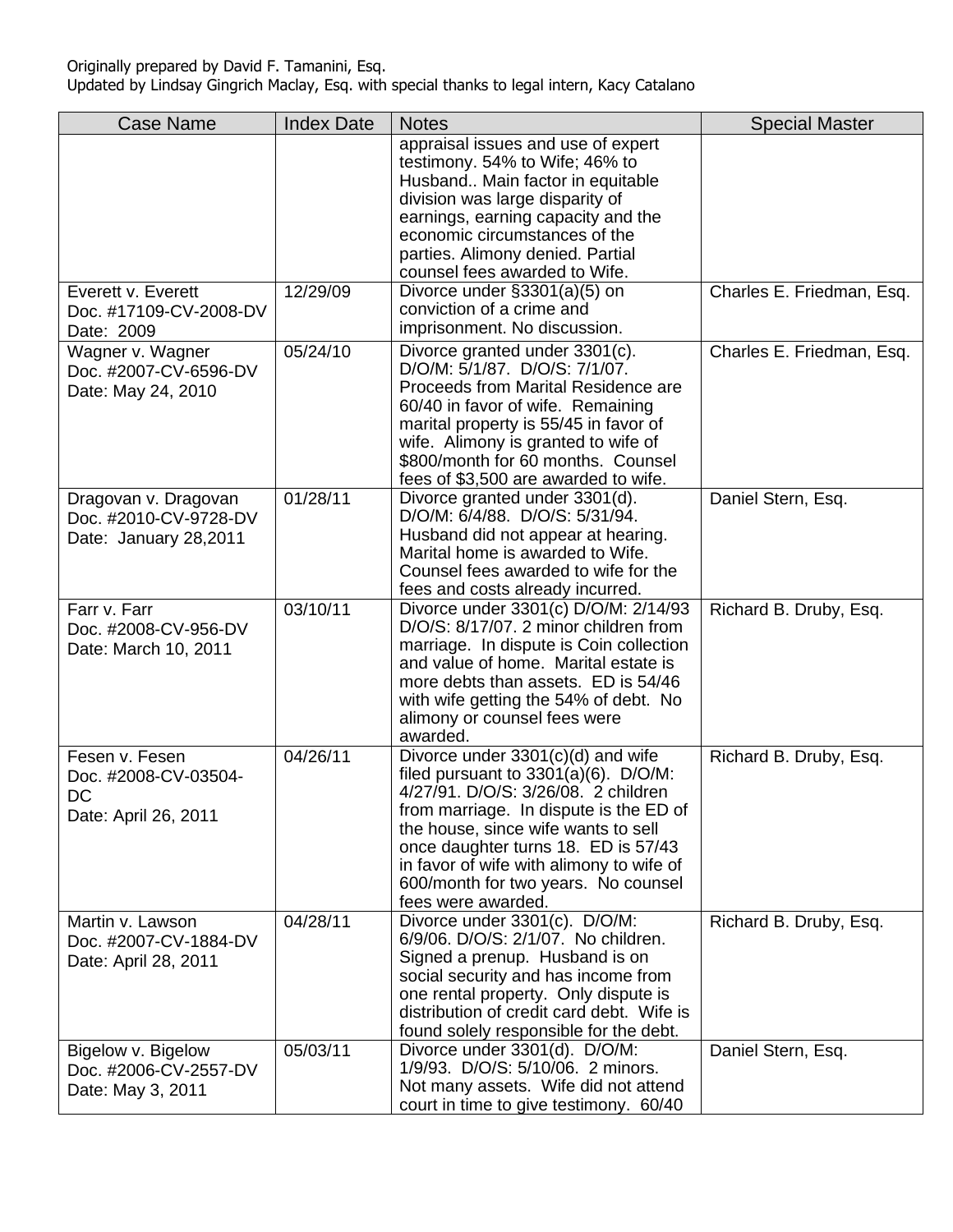| <b>Case Name</b>                                                                  | <b>Index Date</b> | <b>Notes</b>                                                                                                                                                                                                                                                                                                                                                                                                                                                                                                                                               | <b>Special Master</b>  |
|-----------------------------------------------------------------------------------|-------------------|------------------------------------------------------------------------------------------------------------------------------------------------------------------------------------------------------------------------------------------------------------------------------------------------------------------------------------------------------------------------------------------------------------------------------------------------------------------------------------------------------------------------------------------------------------|------------------------|
|                                                                                   |                   | in favor of wife.                                                                                                                                                                                                                                                                                                                                                                                                                                                                                                                                          |                        |
| Szabo v. Szabo<br>Doc. #2010-CV-2041-DV<br>Date: May 13, 2011                     | 05/13/11          | Divorce under 3301(d). D/O/M:<br>11/12/83. D/O/S: 1/3/09. Husband<br>did not attend the hearings. 50/50 ED.                                                                                                                                                                                                                                                                                                                                                                                                                                                | Daniel Stern, Esq.     |
| Cray v. Cray<br>Doc. #2006 CV 3957 DV<br>Report Date: 6/10/2009                   | 5/31/11           | 3301(c) W's DOB 1967; H's DOB<br>1959. W's income \$30,000/yr.; H's<br>earnings \$70,000/yr. 3 minor children.<br>H suffers from depression. Assets in<br>dispute: Jeep motor vehicle and<br>Commonwealth pension. Impact of<br>Bankruptcy planning on alleged loss of<br>value of marital home claim.<br>Expectation of inheritance of \$27,000.<br>Alimony of \$500/mo. for 8<br>years. Slightly higher than current<br>support on account of emancipation of<br>one child within 4 years and other<br>factors. Discussion of denial of<br>counsel fees. | Richard B. Druby, Esq. |
| Walker v. Walker<br>Doc. #2008-CV-13404-DV<br>Report Date: 6/11/2009              | 5/31/11           | 3301(d) and 3301(a)(6) Divorce on<br>grounds of Indignities. Testimony only<br>of Plaintiff. Divorce recommended.                                                                                                                                                                                                                                                                                                                                                                                                                                          | Daniel Stern, Esq.     |
| Welker v. Canaway<br>Doc. #2008-CV-12379-DV<br>Report Date: 6/24/2009             | 5/31/11           | 3301(d) divorce recommended on<br>testimony of Plaintiff.                                                                                                                                                                                                                                                                                                                                                                                                                                                                                                  | Daniel Stern, Esq.     |
| Smith v. Smith<br>Doc. #2007-CV-11695-DV<br>Report Date: 7/13/2009                | 5/31/11           | 6-year marriage. 3301(d) divorce<br>recommended. E.D: Little assets. Debt<br>divided equally, except taxes on<br>mobile home land during the time of<br>W's possession of it. 1 year of alimony<br>granted. Equitable reimbursement.                                                                                                                                                                                                                                                                                                                       | Daniel Stern, Esq.     |
| Della Loggia v. Della<br>Loggia<br>Doc. #2008-CV-6061-DC<br>Report Date: 8/1/2009 | 5/31/11           | 4-month marriage. 3301(d) divorce<br>recommended. Referenced court<br>order denying Deft's request for<br>marriage counseling. Lack of evidence<br>to show increase in value of marital<br>and non-marital real estate of H.<br>Alimony recommended denial, but<br>equitable reimbursement of \$1,000<br>granted. Counsel fees recommended<br>denial.                                                                                                                                                                                                      | Daniel Stern, Esq.     |
| Verdelli v. Verdelli<br>Doc. #2007-CV-5189-DV<br>Report Date: 8/6/2009            | 5/31/11           | 3301(c) and 3301(d) Counter-Affidavit<br>and testimony by Deft. claiming no<br>irretrievable breakdown. 3301(d)<br>divorce recommended.                                                                                                                                                                                                                                                                                                                                                                                                                    | Daniel Stern, Esq.     |
| Novosel v. Novosel<br>Doc. #2007-CV-7866-DC<br>Report Date: 10/21/2009            | 5/31/11           | Distinction by Master between value<br>and increase in value (equity), neither<br>of which is in $\S401(e)(1)$ and $(e)(3)$ ,<br>and market value. Issue of use of<br>marital funds to pay debt on W's<br>separate property. Denied H. a share<br>of the asset on account of lack of                                                                                                                                                                                                                                                                       | Daniel Stern, Esq.     |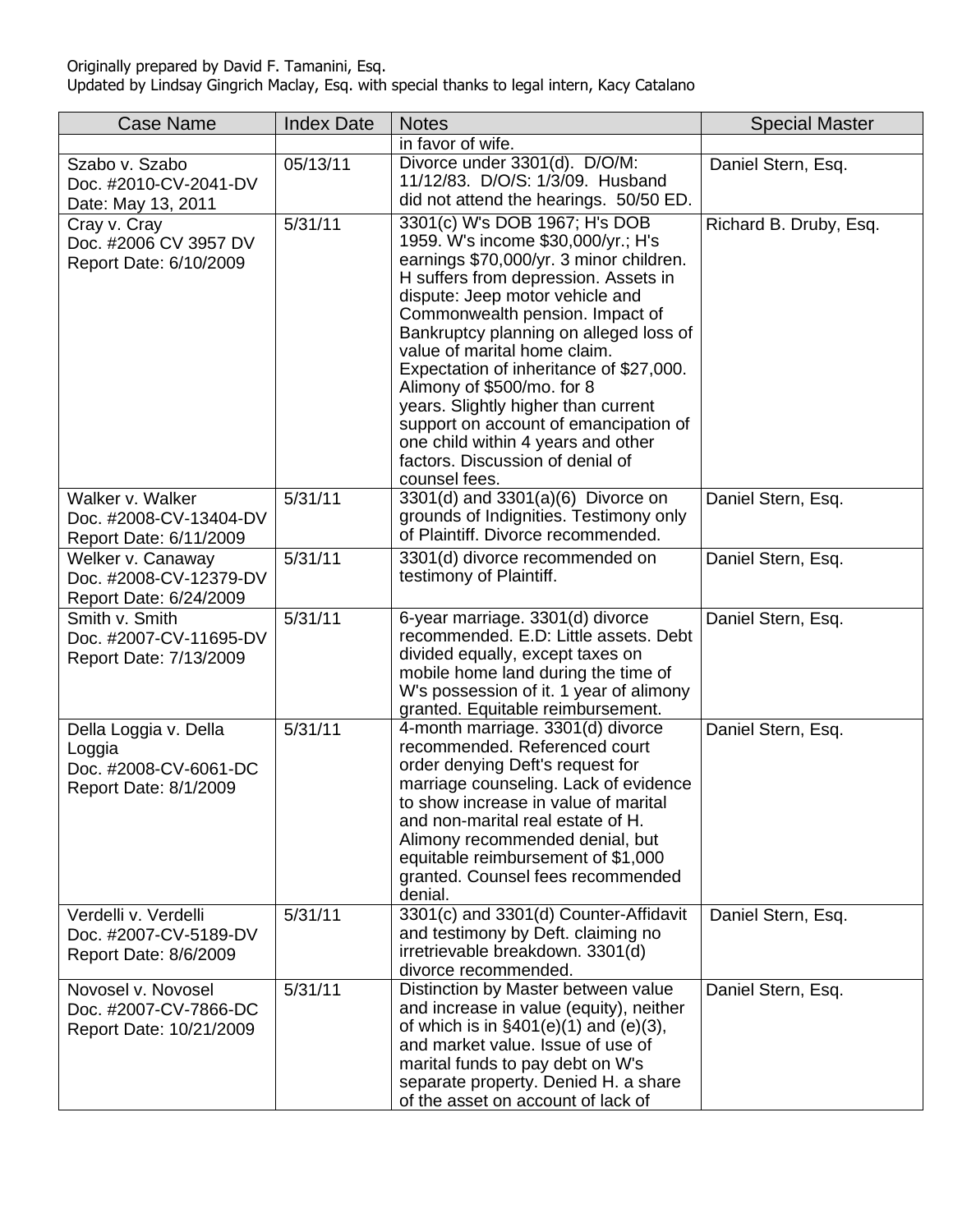| <b>Case Name</b>                                                   | <b>Index Date</b> | <b>Notes</b>                                                                                                                                                                                                                                                                                                                                                                                                                                                                                                                                                                                                                                                                                                                                                                                                                                                                                                                                                                                                                              | <b>Special Master</b>  |
|--------------------------------------------------------------------|-------------------|-------------------------------------------------------------------------------------------------------------------------------------------------------------------------------------------------------------------------------------------------------------------------------------------------------------------------------------------------------------------------------------------------------------------------------------------------------------------------------------------------------------------------------------------------------------------------------------------------------------------------------------------------------------------------------------------------------------------------------------------------------------------------------------------------------------------------------------------------------------------------------------------------------------------------------------------------------------------------------------------------------------------------------------------|------------------------|
|                                                                    |                   | evidence of increase in market value.<br>Value of H's 401(k) set at value on<br>date of separation. Engagement ring<br>not marital under Durbin v. Durbin,<br>122 Dauph. Co. Rptr. 259 (2005). H's<br>failure to pay mortgage as agreed<br>during his possession of the martial<br>home treated as a diminution of the<br>value of the house. 65%-35% favoring<br>W. Division of assets based upon<br>finding that most significant factors<br>were the income and earning capacity<br>disparities between the parties, and<br>the lack of future opportunities to<br>acquire capital assets and income by<br>one party. (Custodianship of two<br>minors mentioned as additional<br>reason for the percentage division of<br>assets.) Overall - rather small estate.<br>All debts to be paid by H. Alimony not<br>recommended for reason stated in this<br>6-year marriage. Counsel fees -<br>standard is actual need constrained by<br>ability to pay. Excessive time devoted<br>to discovery in a small case. \$1,500.<br>awarded to W. |                        |
| Hykes v. Hykes<br>Doc. #2006 CV 3419 DV<br>Report Date: 11/17/2009 | 5/31/11           | DOM 9/4/76, W: DOB 1/19/57,<br>employed as warehouse worker<br>\$11.74/hr. H: DOB 4/8/58, employed<br>as assembler at \$11.75/hr. DOM<br>9/4/76. 3301(c). DOS 5/2005. W. in<br>treatment for Gulf War Syndrome<br>which does not affect her ability to<br>work, and is retired from the military<br>after 21-1/ <sub>2</sub> years. of service with<br>eligibility for pay status at age 62.<br>Issue: Whether spouse remaining in<br>marital home depreciated value credit<br>for 1/2 of post-separation mortgage<br>payments. No credit given to W. for<br>post-separation voluntary health<br>insurance payments. Fair rental value<br>of marital home claimed by W. denied<br>for lack of evidence. W. explained she<br>expected a less than large inheritance<br>from her father in the near future.<br>Virtual 50-50 division of assets<br>including 50% of W's military pension<br>although H. testified that he had no<br>interest in it. Credits awarded to H<br>also. Two vehicles of W never valued.                           | Richard B. Druby, Esq. |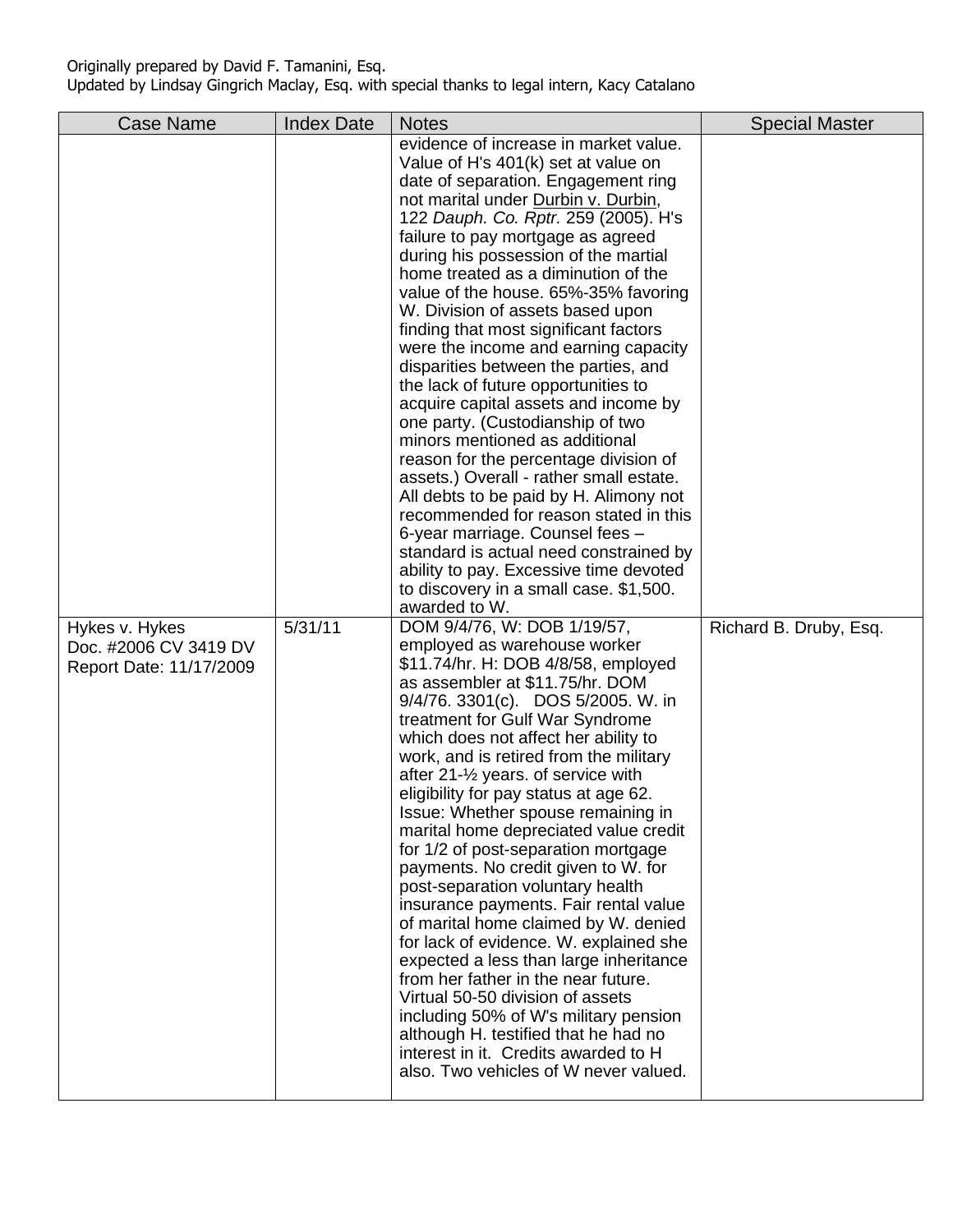| <b>Case Name</b>                                                                                          | <b>Index Date</b> | <b>Notes</b>                                                                                                                                                                                                                                                                                                                                                                                                                                                                                                                                                                                                                                                                                                                                                                                                                                                                                                                | <b>Special Master</b>  |
|-----------------------------------------------------------------------------------------------------------|-------------------|-----------------------------------------------------------------------------------------------------------------------------------------------------------------------------------------------------------------------------------------------------------------------------------------------------------------------------------------------------------------------------------------------------------------------------------------------------------------------------------------------------------------------------------------------------------------------------------------------------------------------------------------------------------------------------------------------------------------------------------------------------------------------------------------------------------------------------------------------------------------------------------------------------------------------------|------------------------|
| Poet v. Poet<br>Doc. #2006 CV 3620 DV<br>Report Date: 1/20/2010                                           | 5/31/11           | 3301(c) DOM 12/8/89, DOSep.<br>10/1/06. 1 child age 16. W's DOB<br>7/15/57, banquet server at Hershey<br>Lodge, 20 hrs./wk., \$26.434/yr. H's<br>DOB 6/3/54, general supply specialist<br>at Mech. Navy Depot, \$57,173/yr.<br>Issues: W. credit claimed for mortgage<br>principal reduction and cross-claims<br>for fair rental credits. Complicating<br>issue, agreement to apply mortgage<br>payment toward larger child and<br>spousal support order. W. granted<br>equivalence of unpaid difference<br>between Support Order less mortgage<br>payment by each party. Parties both<br>lived in separate units under same<br>mortgage; cross rental values<br>awarded. All E.D. factors discussed.<br>Unequal division of assets: 60.5% to<br>W. and 39.5% to H. Marital Pension<br>will go into pay status within 12<br>months. Alimony awarded for 12<br>months. APL calculation used. Denial<br>of counsel fees fees. | Richard B. Druby, Esq. |
| Laster v. Butt<br>Doc. #2009 CV 4097 DV<br>Report Date: 2/11/2010                                         | 5/31/11           | DOM 7/1/2003. §3301(d) contested.<br>Discussion of case law and statute.<br>Party objecting failed to appear.<br>Testimony taken. Divorce<br>recommended under §3301(d).                                                                                                                                                                                                                                                                                                                                                                                                                                                                                                                                                                                                                                                                                                                                                    | Richard B. Druby, Esq. |
| Sally A. Williams v.<br>David H. Williams<br>Doc. #2005 CV 3657 DV<br>(Amended)<br>Report Date: 2/15/2010 | 5/31/11           | Post Exceptions (Amended report of<br>earlier report of 11/21/2007). Issues:<br>Remand solely to: 1. determine the<br>amount of liens or encumbrances<br>upon the real estate as of the date of<br>separation which would reduce the net<br>value at the time of marriage and the<br>amount of the mortgage outstanding<br>as of the date of separation; and<br>2. recalculation of home equity loan as<br>marital. Method of determining credit<br>to Wife of post-separation debt in<br>absence of new testimony. Payment<br>for QDRO's necessary to be in same<br>ratio as overall equitable distribution<br>56/44 W.                                                                                                                                                                                                                                                                                                    | Richard B. Druby, Esq. |
| Buck v. Brady<br>Doc. #2007-CV-4980-DV<br>Report Date: 3/12/2010                                          | 5/31/11           | DOM 8/4/90. DOSep. 4/10/2007.<br>3301(c) H: age 46, had been working<br>as a woodworker 20 hrs/wk. at<br>\$10.00/hr. W: age 59, is enrolled in<br>Bachelor Degree program in Legal<br>Studies at California University of Pa.,<br>expecting degree in 2012. Disputed                                                                                                                                                                                                                                                                                                                                                                                                                                                                                                                                                                                                                                                        | Richard B. Druby, Esq. |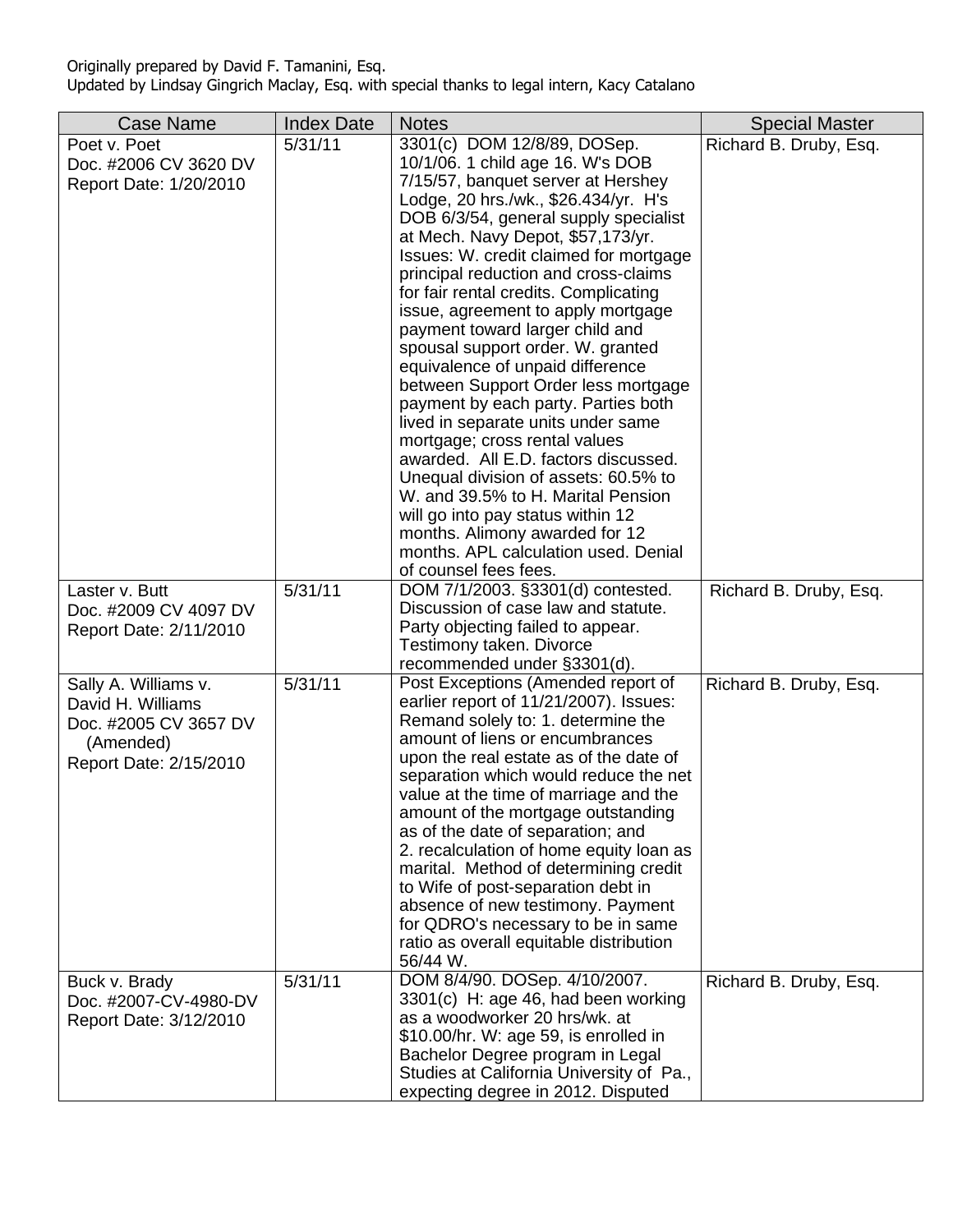| <b>Case Name</b>                                                  | <b>Index Date</b> | <b>Notes</b>                                                                                                                                                                                                                                                                                                                                                                                                                                                                                                                                                                                                                                                                                                                                                                                                                                                                                                                                                                                                                                                                                                                                                                         | <b>Special Master</b> |
|-------------------------------------------------------------------|-------------------|--------------------------------------------------------------------------------------------------------------------------------------------------------------------------------------------------------------------------------------------------------------------------------------------------------------------------------------------------------------------------------------------------------------------------------------------------------------------------------------------------------------------------------------------------------------------------------------------------------------------------------------------------------------------------------------------------------------------------------------------------------------------------------------------------------------------------------------------------------------------------------------------------------------------------------------------------------------------------------------------------------------------------------------------------------------------------------------------------------------------------------------------------------------------------------------|-----------------------|
|                                                                   |                   | Issues: Whether W. is entitled to<br>equitable reimbursement with regard<br>to the alleged damage to the Green<br>Street property. W. sought equitable<br>reimbursement based upon an<br>allegation that H. was responsible for<br>dissipating the value of the Green<br>Street property, which is her pre-<br>marital asset. See 23 P.C.S.A.<br>§3301(a). The cost of repairs to be<br>considered. The Master assessed<br>\$52,260 as H.'s responsibility for the<br>cost of repairs. Equitable reimburse-<br>ment denied, but granted a 60/40<br>distribution to W Failure to present<br>vocational evidence. Master used<br>Support Appeal Hearing finding to<br>determine earning capacity of H.<br>Alimony awarded for 4 years. Master<br>noted that W. will have degree and<br>may be eligible for Social Security<br>benefits (possibly judicial notice of<br>same?).                                                                                                                                                                                                                                                                                                         |                       |
| Baily v. Baily<br>Doc. #2004-CV-1527-DC<br>Report Date: 3/24/2010 | 5/31/11           | 3301(c), Equitable Distribution,<br>business valuation, 28-year marriage.<br>H: DOB 7/6/51, cardiologist. W: DOB<br>1/6/55, homemaker. High-conflict<br>divorce. Competing expert witnesses<br>on value of H's medical practice,<br>"Double Dip Rule" excluding income<br>used for calculation of support<br>allegation should not be utilized in the<br>valuation of the business from which<br>the income was derived was<br>discussed and found not applicable.<br>W's education, work history and<br>circumstances. Vocational testimony<br>on W's earning capacity, also<br>discussion of a Separation Agreement<br>earlier entered into by the parties and<br>found valid. A prior Court Order was<br>used by the master, who distributed<br>assets 50-50. Issue of res judicata<br>raised to defend earning capacity<br>finding in spousal support proceeding<br>rejected by Master. Denial of costs of<br>sale or tax consequences of sale of<br>real estate being used to reduce value<br>of the asset on account of no<br>stipulation of same and absence of<br>evidence or at minimum request for<br>judicial notice of tax rates or<br>conventional commissions (fn. 3). | Daniel Stern, Esq.    |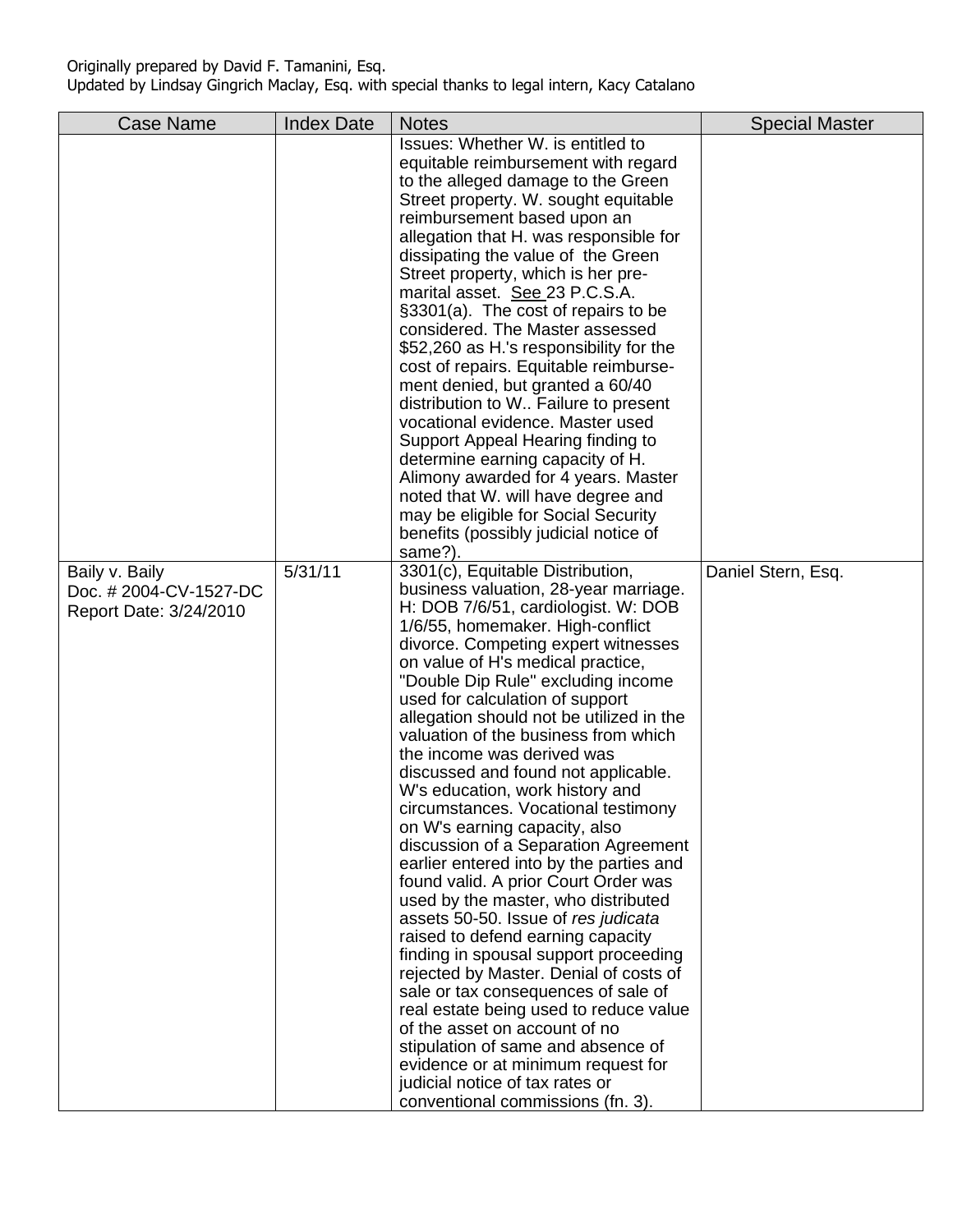| <b>Case Name</b>                                                           | <b>Index Date</b> | <b>Notes</b>                                                                                                                                                                                                                                                                                                                                                                                                                                                                                                                                                             | <b>Special Master</b>  |
|----------------------------------------------------------------------------|-------------------|--------------------------------------------------------------------------------------------------------------------------------------------------------------------------------------------------------------------------------------------------------------------------------------------------------------------------------------------------------------------------------------------------------------------------------------------------------------------------------------------------------------------------------------------------------------------------|------------------------|
|                                                                            |                   | Alimony awarded for set period in<br>decreasing amounts, but health<br>insurance costs for coverage of W. to<br>continue until she reaches age 65 or<br>becomes Medicare eligible.<br>Discussion of case law. Counsel fees<br>and costs: 50% of counsel fees<br>awarded. Discussion of role of E.D.<br>and alimony award impact. Equal<br>division of expert fees of business<br>valuation expert of W. See Court<br>Decision below on Exceptions filed.                                                                                                                 |                        |
| Baily v. Baily Amended<br>Doc. #2004-CV-1527-DV<br>Opinion Date: 2/2011    | 5/31/11           | The Special Master's Statement and<br>Resolution of Disputed Issues are<br>instated in part and modified in part.<br>Court awards 1/2 of expenses paid by<br>H. on the mortgage, property taxes,<br>insurance, and home equity credit<br>used to finance W's new home to be<br>credited to H. first from net proceeds<br>of sale of marital home. Court<br>removes obligation of H. to pay for<br>health insurance for W. until she<br>reaches age 65 or receives Medicare.<br>Court clarifies law on rights of<br>modification of alimony under 23<br>Pa.C.S. §3701(e). | Judge L. Clark         |
| Cicero v. Cicero<br>Doc. #2008-CV-15538-DV<br>Report Date: 6/9/2010        | 5/31/11           | DOM 8/10/1985. DOSep. 8/10/2000.<br>Issues: Contest on 2-year separation.<br>H. alleges DOS of 8/10/2000.<br>Cohabitation continued, joint tax<br>returns until 2008, vehicle purchased<br>in joint names, maintained a prior joint<br>bank account. Citation to case law.<br>Determination by Master of a DOS<br>less than 2 years prior to the date of<br>the Master's report.                                                                                                                                                                                         | Richard B. Druby, Esq. |
| Steele v. Steele<br>Doc. #2010-CV-00095-DV<br>Report Date: 8/4/2010        | 5/31/11           | <b>Issues: Determination of entitlement to</b><br>3301(a)(5) grounds of imprisonment<br>for aggravated assault.                                                                                                                                                                                                                                                                                                                                                                                                                                                          | Richard B. Druby, Esq. |
| Colon v. Colon<br>Doc. #2009-CV-5349-DV<br>Report Date: 8/26/2010          | 5/31/11           | 3301(d) Issue Irretrievable breakdown.<br>Defendant asked for counseling.<br>Master concluded insufficient<br>evidence of a reasonable prospect of<br>reconciliation and counseling denied.<br>Case law referenced. Defendant was<br>incarcerated. Defendant testified via<br>telephone.                                                                                                                                                                                                                                                                                 | Richard B. Druby, Esq. |
| Kurlander v. Kurlander<br>Doc. #2007-CV-9622-DV<br>Report Date: 10/20/2010 | 5/31/11           | 12-year plus marriage, 1 child age 13.<br>H's DOB 8/21/64, W's DOB 7/22/66.<br>H. owns business (50%). 3301(c),<br>Primary factual issues: valuation of<br>business, and earning capacity for                                                                                                                                                                                                                                                                                                                                                                            | Daniel Stern, Esq.     |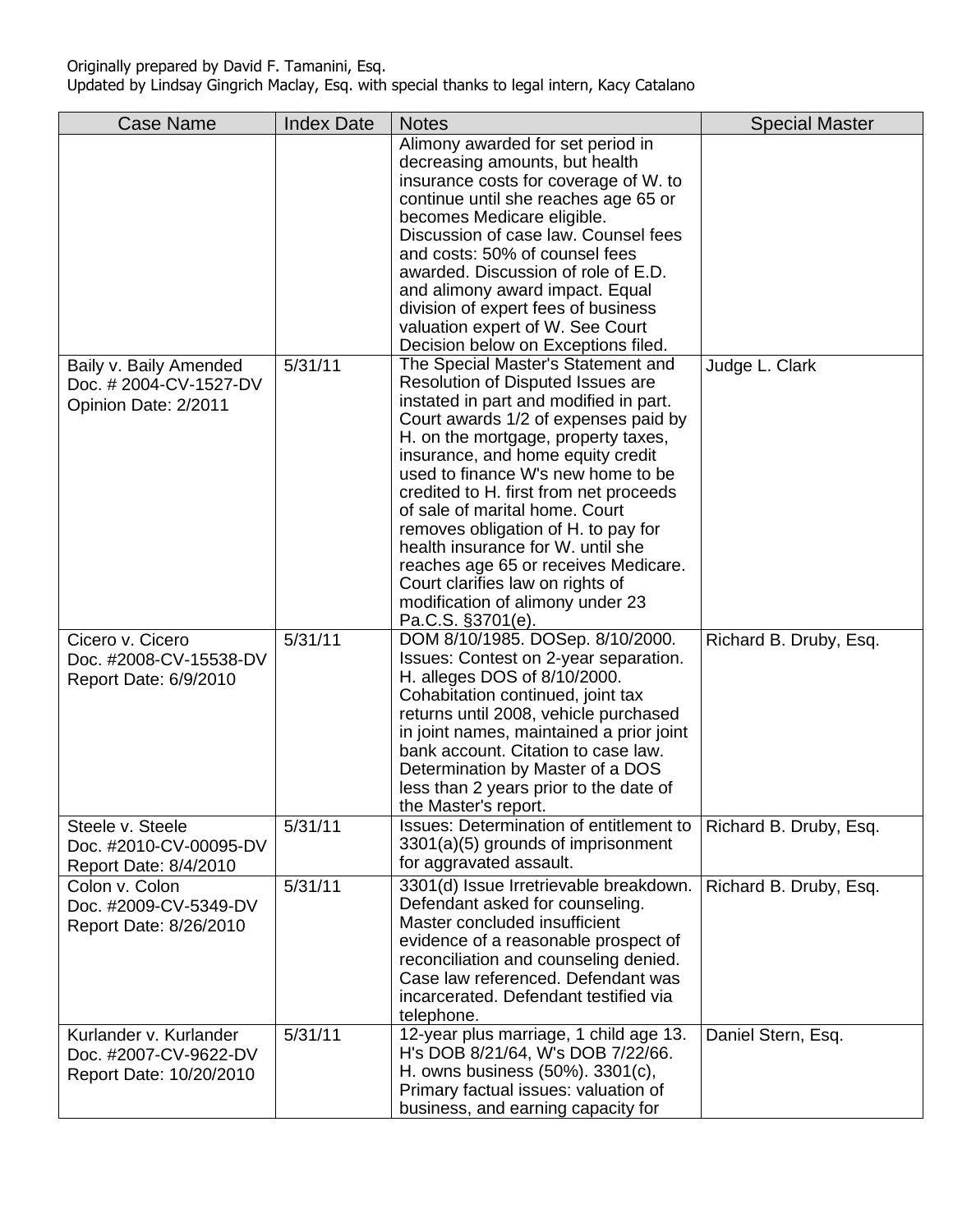| <b>Case Name</b>                                                     | <b>Index Date</b> | <b>Notes</b>                                                                                                                                                                                                                                                                                                                                                                                                                                                                                                                                                                                                                                                                                                                                                                                                                                                                                                                                                                                                                                                                                                  | <b>Special Master</b>  |
|----------------------------------------------------------------------|-------------------|---------------------------------------------------------------------------------------------------------------------------------------------------------------------------------------------------------------------------------------------------------------------------------------------------------------------------------------------------------------------------------------------------------------------------------------------------------------------------------------------------------------------------------------------------------------------------------------------------------------------------------------------------------------------------------------------------------------------------------------------------------------------------------------------------------------------------------------------------------------------------------------------------------------------------------------------------------------------------------------------------------------------------------------------------------------------------------------------------------------|------------------------|
|                                                                      |                   | alimony purposes. Expert witnesses<br>for both parties both used "income"<br>approach" but differed in conclusions<br>of value.<br>Vocational experts: differing opinions<br>by each expert. High-conflict divorce<br>as demonstrated by testimony and<br>discussion of facts. Fair Rental Value:<br>single expert on rental value (both<br>spouses moved out at different dates).<br>Attorney Fees: attorney testimony.<br>A marital credit card debt not<br>disclosed by W. to H. was assessed<br>against W. 100%. Resolution:<br>accounting for cash conversion of tax-<br>deferred retirement accounts after tax<br>and penalty, marital debt school loans,<br>H's claim for mortgage credit in excess<br>of fair rental value while he lived in the<br>house and loss of value of cashed<br>401(k) on account of dilatory action.<br>50-50 E.D. recommended after review<br>of statutory factors. Attorney fees<br>discussion over 4 pages in length.<br>Alimony recommended by taking into<br>account factors including 3 years of<br>spousal support. Subsequent<br>Amended Report attached clarifying |                        |
| Lenker v. Lenker<br>Doc. #2008 CV 15756 DV<br>Report Date: 11/8/2010 | 5/31/11           | 50-50 division of assets.<br>Recommended 3301(d) divorce. Deft.<br>H. failed to appear. Master divided<br>assets and debts after reference to the                                                                                                                                                                                                                                                                                                                                                                                                                                                                                                                                                                                                                                                                                                                                                                                                                                                                                                                                                             | Richard B. Druby, Esq. |
| Paich v. Paich<br>Doc. #2007 DV 9023 DV<br>Report Date: 10/14/2010   | 5/31/11           | statutory factors for E.D.<br><b>Issues: Dispute in valuing TIAA/CREF</b><br>accounts which were allegedly<br>originally premarital. Full discussion of<br>§3501 of the Code definitions of<br>marital property. 12-year marriage.<br>Allocation of TIAA/CREF accounts<br>which were partially premarital and<br>partially marital by subtracting<br>premarital value from total values and<br>allocating in E.D. Reference to case<br>law. Fair rental value of the marital<br>home denied on lack of credible<br>evidence as to value of the credit<br>sought for one-half value of payment<br>of marital debt by W. Effective 54%<br>approximate division of assets to W.<br>after taking into account credits owed<br>to W. and assets transferable to H.<br>Case on Exceptions: Denied by Court.<br>Case on Appeal: Pending at the<br>Pennsylvania Superior Court.                                                                                                                                                                                                                                       | Richard B. Druby, Esq. |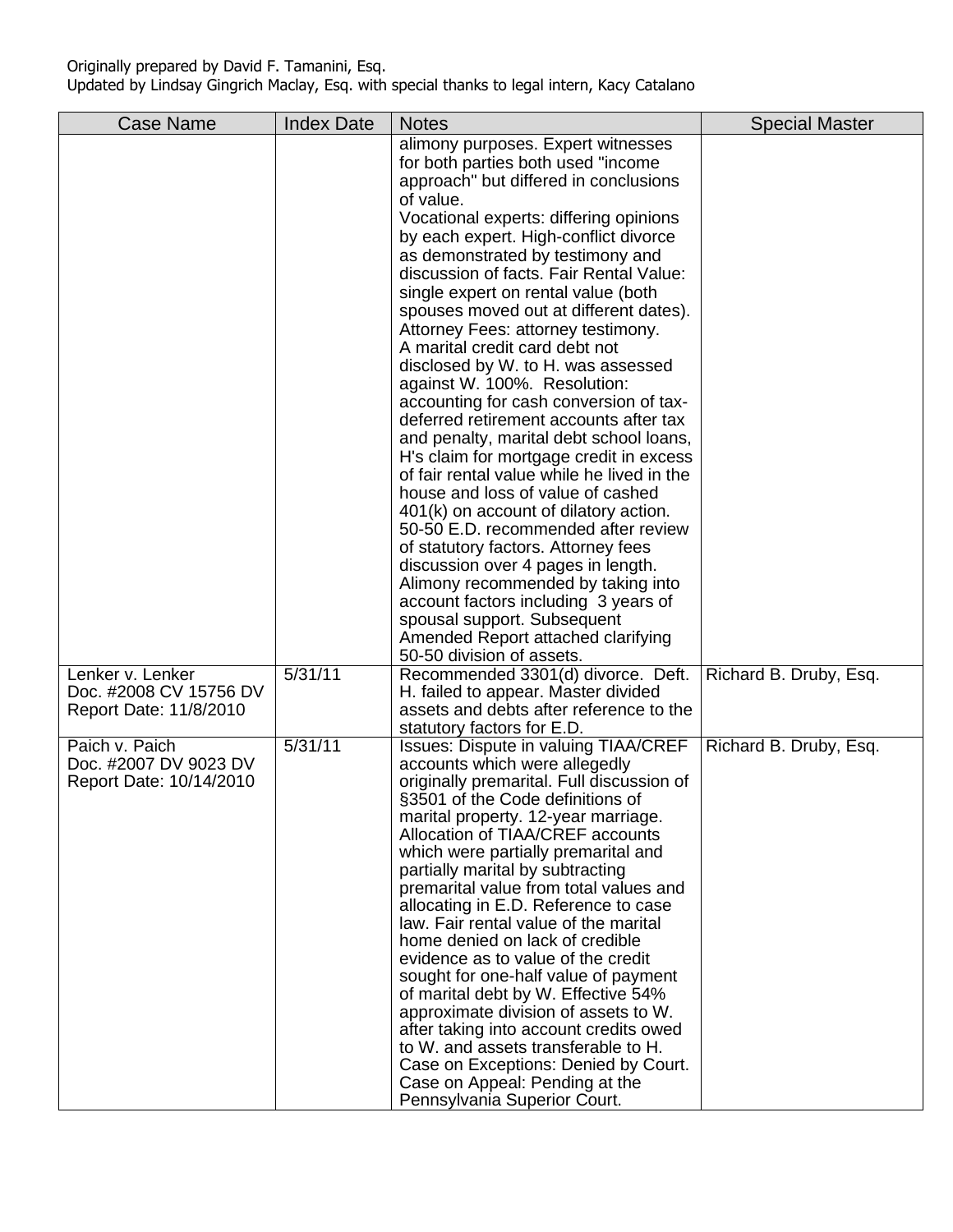| <b>Case Name</b>                                                                | <b>Index Date</b> | <b>Notes</b>                                                                                                                                                                                                                                                                                                                                                                                                                                                                                                               | <b>Special Master</b>     |
|---------------------------------------------------------------------------------|-------------------|----------------------------------------------------------------------------------------------------------------------------------------------------------------------------------------------------------------------------------------------------------------------------------------------------------------------------------------------------------------------------------------------------------------------------------------------------------------------------------------------------------------------------|---------------------------|
| Deiter v. Deiter<br>Doc. #2010-CV-5196-DV<br>Date: June 14,<br>2011/August 2011 | 06/14/11          | Divorce granted under 3301(a)(5).<br>D/O/M: 11/26/01. D/O/S: 11/28/09.<br>3301(a)(5) is "Been sentenced to<br>imprisonment for a term of two or<br>more years upon conviction of having<br>committed a crime." 3 minor children.<br>Husband is incarcerated for 9-20<br>years.                                                                                                                                                                                                                                             | Charles E. Friedman, Esq. |
| Hicks v. Porter<br>Doc. #2009-CV-14649-DV<br>Date: June 15, 2011                | 06/15/11          | Divorce granted under 3301(d).<br>D/O/M: 3/6/07. D/O/S: 12/2007.<br>Husband's economic claims dismissed<br>for failure to provide documents and<br>failure to appear at the hearing.                                                                                                                                                                                                                                                                                                                                       | Charles E. Friedman, Esq. |
| Adams v. Adams<br>Doc. #2010-CV-2041-DV<br>Date: July 18, 2011                  | 07/18/11          | Divorce granted under 3301(d).<br>D/O/M: 4/1/05. D/O/S: 12/2006. 1<br>minor child. Husband is incarcerated<br>and was physically abusive to Wife.<br>Divorce granted and no economic<br>relief to Husband due to his failure to<br>submit any documents.                                                                                                                                                                                                                                                                   | Daniel Stern, Esq.        |
| Orwan v. Orwan<br>Doc. #2008-CV-17009-DV<br>Date: August 15, 2011               | 08/15/11          | Divorce granted under 3301(c).<br>D/O/M: 6/10/1989. D/O/S: 1/1/08. 1<br>minor child with Down's Syndrome.<br>50/50 ED and Wife must pay Husband<br>alimony for 5 months in the amount of<br>\$382/month. No counsel fees were<br>awarded.                                                                                                                                                                                                                                                                                  | Daniel Stern, Esq.        |
| Bonheur v. Bonheur<br>Doc. #2010-CV-3109-DV<br>Date: September 2011             | 09/2011           | Divorce granted under 3301(a)(6).<br>D/O/M: 9/28/90. D/O/S: Summer of<br>$2010.3301(a)(6)$ states "Offered such<br>indignities to the innocent and injured<br>spouse as to render that spouse's<br>condition intolerable and life<br>burdensome." Wife did not attend<br>hearing and Husband fired counsel at<br>the hearing and continued pro se.                                                                                                                                                                         | Charles E. Friedman, Esq. |
| Fallon v. Core<br>Doc. #2008-CV-13020-DV<br>Date: October 24, 2011              | 10/24/11          | Divorce granted under 3301(d).<br>D/O/M: 9/9/89. D/O/S: 10/17/07. 1<br>minor child. 64.5/35.5 ED in favor of<br>wife with indefinite alimony granted<br>and counsel fees of \$1,100 granted for<br>the intentional delay by husband.                                                                                                                                                                                                                                                                                       | Daniel Stern, Esq.        |
| Sewell v. Sewell<br>Doc. #3990-CV-2010-DV<br>Report date: 11/2010               | 10/31/11          | 3301(c). Approximately 10-year<br>marriage. Equitable distribution of<br>debts unequally. Marital home ordered<br>to be sold and if not sole in 90 days,<br>public sale. 60-40 favoring H., who<br>contributed significant funds toward<br>acquisition and improvements to the<br>marital home. Alimony awarded for<br>less than 1.5 years at \$1,000./mo.<br>Each spouse owned pre-marital real<br>estate. H. owned premarital IRA that<br>has decreased in value. Claim for fair<br>rental value of marital home denied. | Charles E. Friedman, Esq. |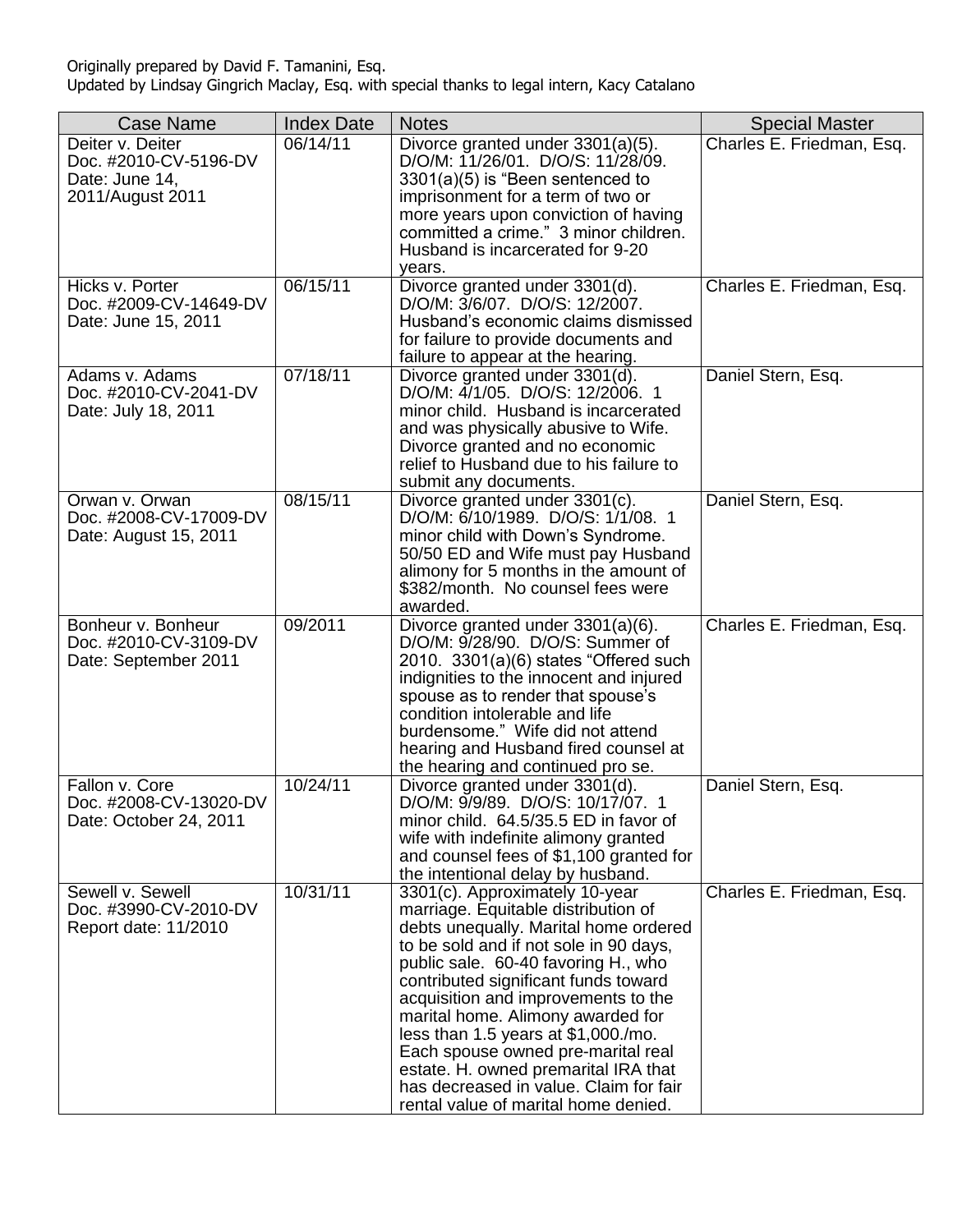| <b>Case Name</b>                                                     | <b>Index Date</b> | <b>Notes</b>                                                                                                                                                                                                                                                                                                                                                                                                                                                                                                                                 | <b>Special Master</b>     |
|----------------------------------------------------------------------|-------------------|----------------------------------------------------------------------------------------------------------------------------------------------------------------------------------------------------------------------------------------------------------------------------------------------------------------------------------------------------------------------------------------------------------------------------------------------------------------------------------------------------------------------------------------------|---------------------------|
| Saley v. Saley<br>Doc. #3283-CV-2010-DV<br>Report date: 3/31/2011    | 10/31/11          | Annulment recommended on account<br>of marriage while H. was still married<br>to another.                                                                                                                                                                                                                                                                                                                                                                                                                                                    | Charles E. Friedman, Esq. |
| Comoss v. Comoss<br>Doc. #2006 CV 1875 DV<br>Report date: 12/13/2010 | 10/31/11          | 3301(c). DOM 4/14/1984. W's DOB<br>8/12/61; employed at \$65,000/yr.<br>(post-hearing submission by W. that<br>she'd lost her job).<br>H's DOB 8/23/61; unemployed on<br>account of mental health issues and<br>physical issues. H. receiving SS<br>Disability. H's failure to mitigate health<br>issues. Judicial notice of current<br>economic times affecting job<br>prospects. 2 minor children receiving<br>SS Disability from Father's status.<br>E.D. to W. \$63,955.98.<br>E.D. to H. \$95,933.97.<br>Alimony to H. not recommended. | Richard B. Druby, Esq.    |
| Brown v. Brown<br>Doc. #2010-CV-3844-DV<br>Report date: 12/22/2010   | 10/31/11          | Divorce 3301(d). DOM 9/8/84.<br>W. age 48. H. failed to appear at<br>hearing, being unemployed, but<br>marital assets existed. Master<br>recommended a division of assets and<br>sale of marital home.                                                                                                                                                                                                                                                                                                                                       | Richard B. Druby, Esq.    |
| Barber v. Barber<br>Doc. #2006 CV 3581 DV<br>Report date: 12/22/2010 | 10/31/11          | $3301(c)$ .<br>DOM 5/25/91; DOSep. 8/14/06.<br>1 child age 14.<br>W., age 44, is a medical assistant at<br>\$14.40/hr. plus part-time job at<br>\$9.75/hr.<br>H., age 44, works at UPS@ \$21./hr.<br>Case was reappointment of Master<br>after dispute over resolution of a failed<br>refinance of the marital home under a<br>valid Property Settlement Agreement.<br>Master recommended sale of home<br>and division of proceeds as previously<br>agreed by the parties.                                                                   | Richard B. Druby, Esq.    |
| Basham v. Basham<br>Doc. #2009-CV-11675-DV<br>Date: November 9, 2011 | 11/09/11          | Divorce under 3301(c). D/O/M:<br>8/3/86. D/O/S: 4/15/08. Husband<br>cheated on wife and history of wife<br>being violent. 55/45 ED in favor of<br>wife. Alimony granted to wife of<br>\$890/month and counsel fees of<br>\$2,500 granted to wife.                                                                                                                                                                                                                                                                                            | Daniel Stern, Esq.        |
| Pesta v. Pesta<br>Doc. #2004-CV-934-DC<br>Date: November 18, 2011    | 11/18/11          | Divorce granted under 3301(c).<br>D/O/M: 5/29/99. D/O/S: 5/18/08. 1<br>minor child. Wife filed Ch. 13<br>Bankruptcy. Dispute is over the value<br>of assets, and retirement ages of the<br>parties. Counsel fees are granted to<br>wife for \$8,000 due to husband                                                                                                                                                                                                                                                                           | Charles E. Friedman, Esq. |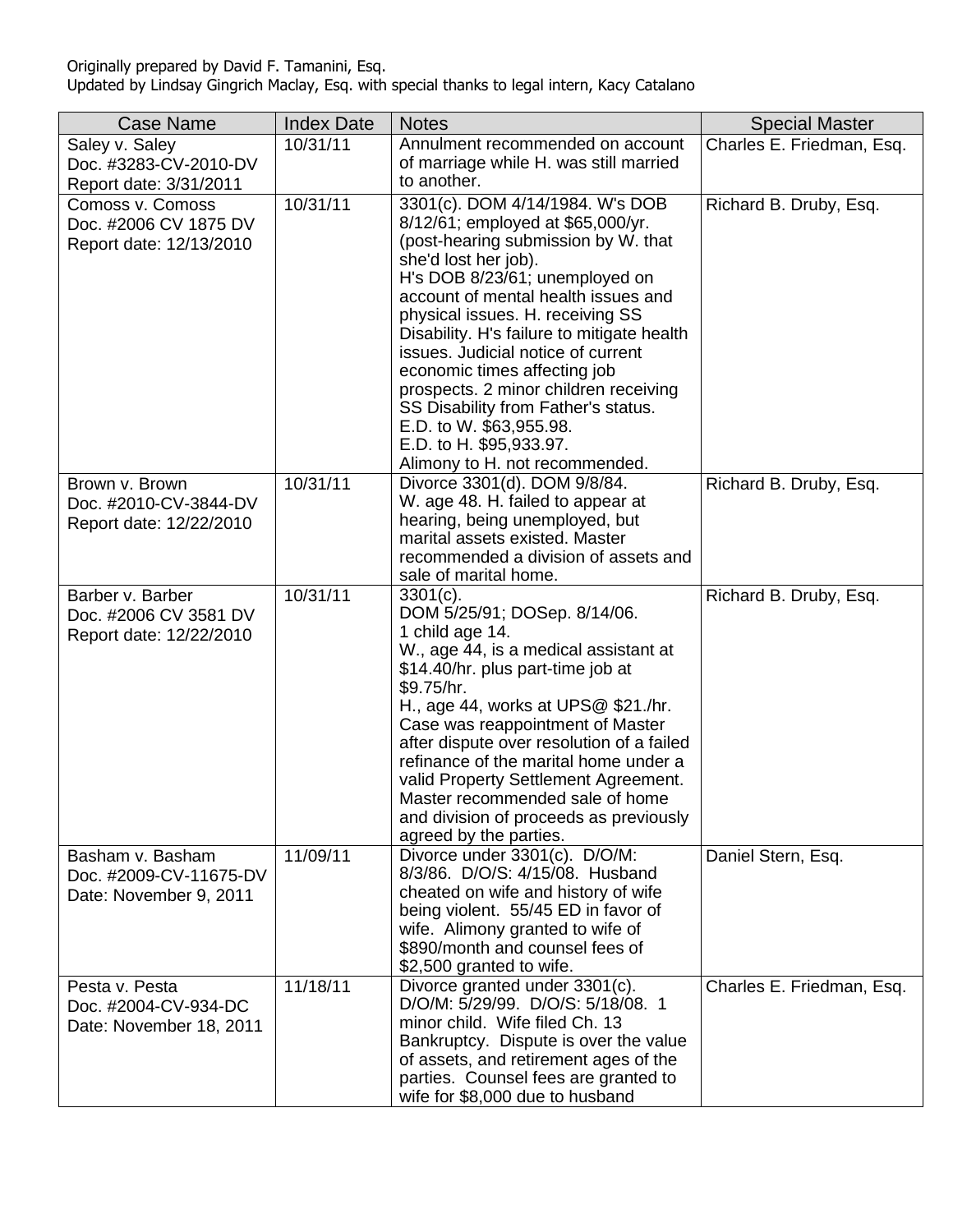| <b>Case Name</b>                                                           | <b>Index Date</b> | <b>Notes</b>                                                                                                                                                                                                                                                                                                                                                                                                                                                                                                                                                              | <b>Special Master</b>     |
|----------------------------------------------------------------------------|-------------------|---------------------------------------------------------------------------------------------------------------------------------------------------------------------------------------------------------------------------------------------------------------------------------------------------------------------------------------------------------------------------------------------------------------------------------------------------------------------------------------------------------------------------------------------------------------------------|---------------------------|
|                                                                            |                   | prolonging litigation. In regards to ED,<br>if debt figures are reduced which is the<br>court's intent, then wife gets a higher<br>share of assets.                                                                                                                                                                                                                                                                                                                                                                                                                       |                           |
| Boop v. Boop<br>Doc. #2007-CV-12517-DV<br>Date: November 30, 2011          | 11/30/11          | Divorce granted under 3301(c).<br>D/O/M: 5/9/92. D/O/S: 10/1/07. Minor<br>twin children. Dispute is the family<br>business profitability and disposition,<br>potential dissipation by husband, and<br>current value of the marital assets.<br>60/40 ED in favor of wife. No alimony<br>or counsel fees granted.                                                                                                                                                                                                                                                           | Richard B. Druby, Esq.    |
| Hillegass v. Hillegass<br>Doc. #2009-CV-1066-DC<br>Date: December 22, 2011 | 12/22/11          | Divorce under 3301(c). D/O/M:<br>5/27/89. D/O/S: 1/14/09. 1 minor<br>child and 2 adult children, 1 with<br>Down's Syndrome. Wife has a history<br>of mental illness preventing her from<br>working. Court refuses to "double dip"<br>between APL and ED. 50/50 ED with<br>slight disproportion in favor of wife.<br>Credit due to husband should be<br>applied to satisfy wife's counsel fees<br>claim along with \$5,000 from husband.<br>Alimony is granted to wife of<br>\$300/month until wife becomes<br>eligible to receive social security<br>retirement benefits. | Daniel Stern, Esq.        |
| Huzvar v. Huzvar<br>Doc. #2011-CV-6282-DV<br>Date: December 29, 2011       | 12/29/11          | Divorce granted under 3301(d).<br>D/O/M: 6/20/88. D/O/S: 8/2003. Wife<br>did not participate. Funds in escrow<br>from sale of marital home awarded to<br>husband and the marital asset<br>daycare is awarded to wife.                                                                                                                                                                                                                                                                                                                                                     | Charles E. Friedman, Esq. |
| Pagano v. Pagano<br>Doc. #2009-CV-14002-DV<br>Date: December 2011          | 12/2011           | Divorce granted under 3301(c).<br>D/O/M: 10/19/74. D/O/S: 1/9/09. Wife<br>has stage 4 cancer. Husband<br>describes himself as a sex addict and<br>admits to having had many<br>extramarital relationships. Wife's<br>claim for alimony is denied and wife<br>abandoned her counsel fees claim.<br>ED is about a 53.6/46.4 in favor of<br>wife.                                                                                                                                                                                                                            | Charles E. Friedman, Esq. |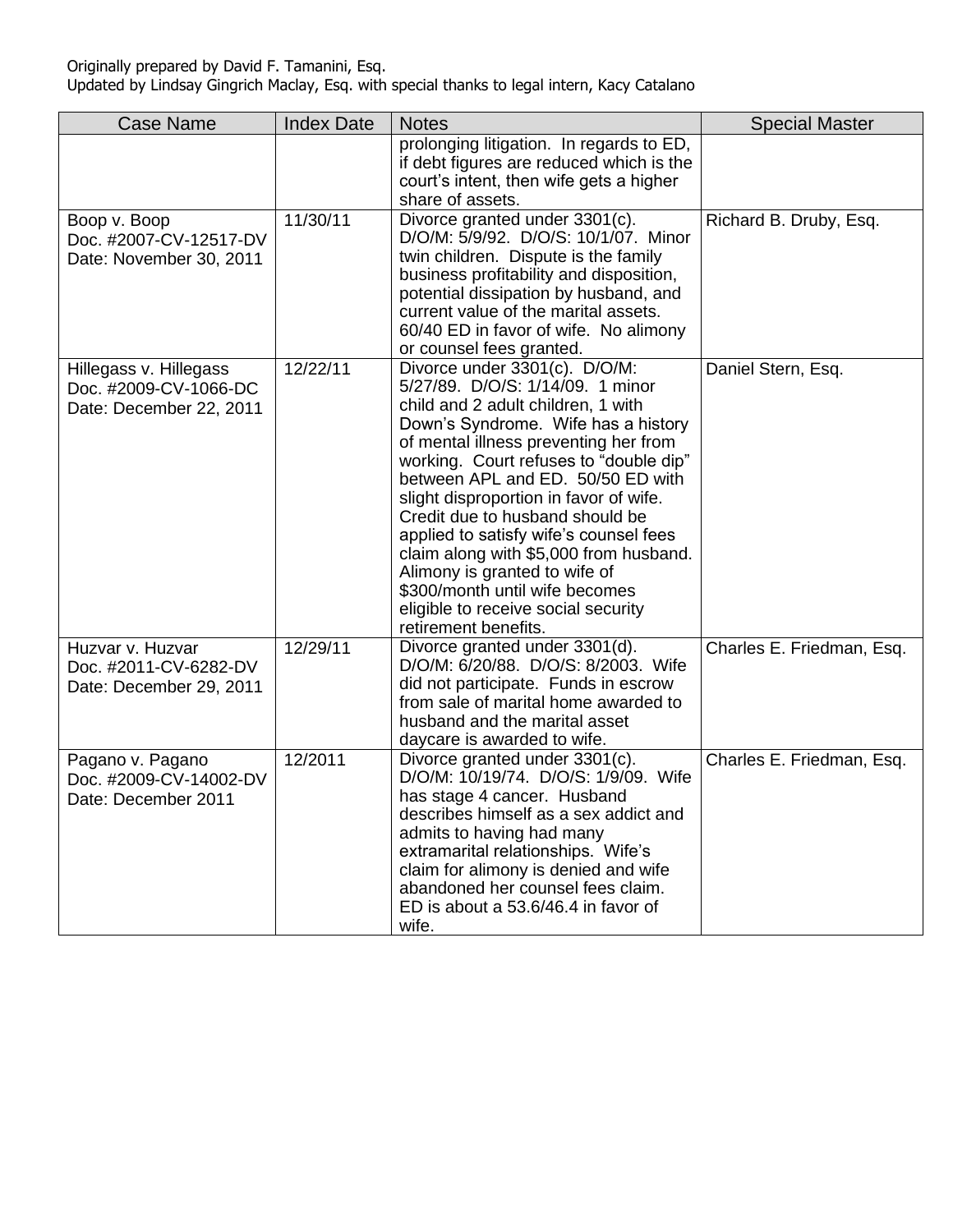| <b>Case Name</b>                                                     | <b>Index Date</b> | <b>Notes</b>                                                                                                                                                                                                                                                                                                                                                                                                                                                                                                                                                                                                                                                                                                                                                                                                                                                                                                                                                                                                                                                                                                                                                                                                                                                                                                                                                                                                                                                                                                                                                                                                                                                                     | <b>Special Master</b> |
|----------------------------------------------------------------------|-------------------|----------------------------------------------------------------------------------------------------------------------------------------------------------------------------------------------------------------------------------------------------------------------------------------------------------------------------------------------------------------------------------------------------------------------------------------------------------------------------------------------------------------------------------------------------------------------------------------------------------------------------------------------------------------------------------------------------------------------------------------------------------------------------------------------------------------------------------------------------------------------------------------------------------------------------------------------------------------------------------------------------------------------------------------------------------------------------------------------------------------------------------------------------------------------------------------------------------------------------------------------------------------------------------------------------------------------------------------------------------------------------------------------------------------------------------------------------------------------------------------------------------------------------------------------------------------------------------------------------------------------------------------------------------------------------------|-----------------------|
| Bortner v. Bortner<br>Doc. #2009-CV-4092-DV<br>Report date: 4/5/2010 | 12/30/11          | DOM 11/28/97; DOSep. 2/10/06.<br>No children. Both parties have<br>significant income from their<br>professions. W. paid toward satisfying<br>a premarital financial obligation of H.<br>H's assertions of cash amount in<br>control of W. rejected without<br>adequate support on the record. Case<br>law cited that party with exclusive<br>control over an asset has the burden<br>of establishing its nature and content.<br>Aletto v. Aletto 371 Pa. Super 230, 237<br>(1988). 50-50 division of marital<br>property less reimbursement to W. for<br>her contribution toward H's premarital<br>obligation and less cash for insurance<br>check intended for H. but cashed by<br>W.<br>Case on appeal by Exceptions.<br>Memorandum Opinion 1/3/2011. Court<br>granted motion to supplement the<br>record, citing case law. Granted<br>Exception of H. remanding to Master<br>to re-determine the marital component<br>of certain account values. Reversed<br>recommendation of W. receiving<br>money for contribution to H's<br>premarital obligation as H. had<br>compensated W. for that payment.<br>Reversed recommendation of Master<br>that awarded W. funds from H's share<br>of proceeds of sale of home, since<br>most of H's assets remaining were<br>illiquid retirement accounts. Therefore<br>awarding the sums to W. via rollover<br>from H's retirement funds (also noting<br>the tax consequences of proceeds of<br>home sale vs. taxable retirement<br>accounts.<br>Amended Order of Court of Jan. 20,<br>2011, granting motion to supplement<br>the record, remanding to the Divorce<br>Master and granting and denying<br>other Exceptions of the parties. | Daniel Stern, Esq.    |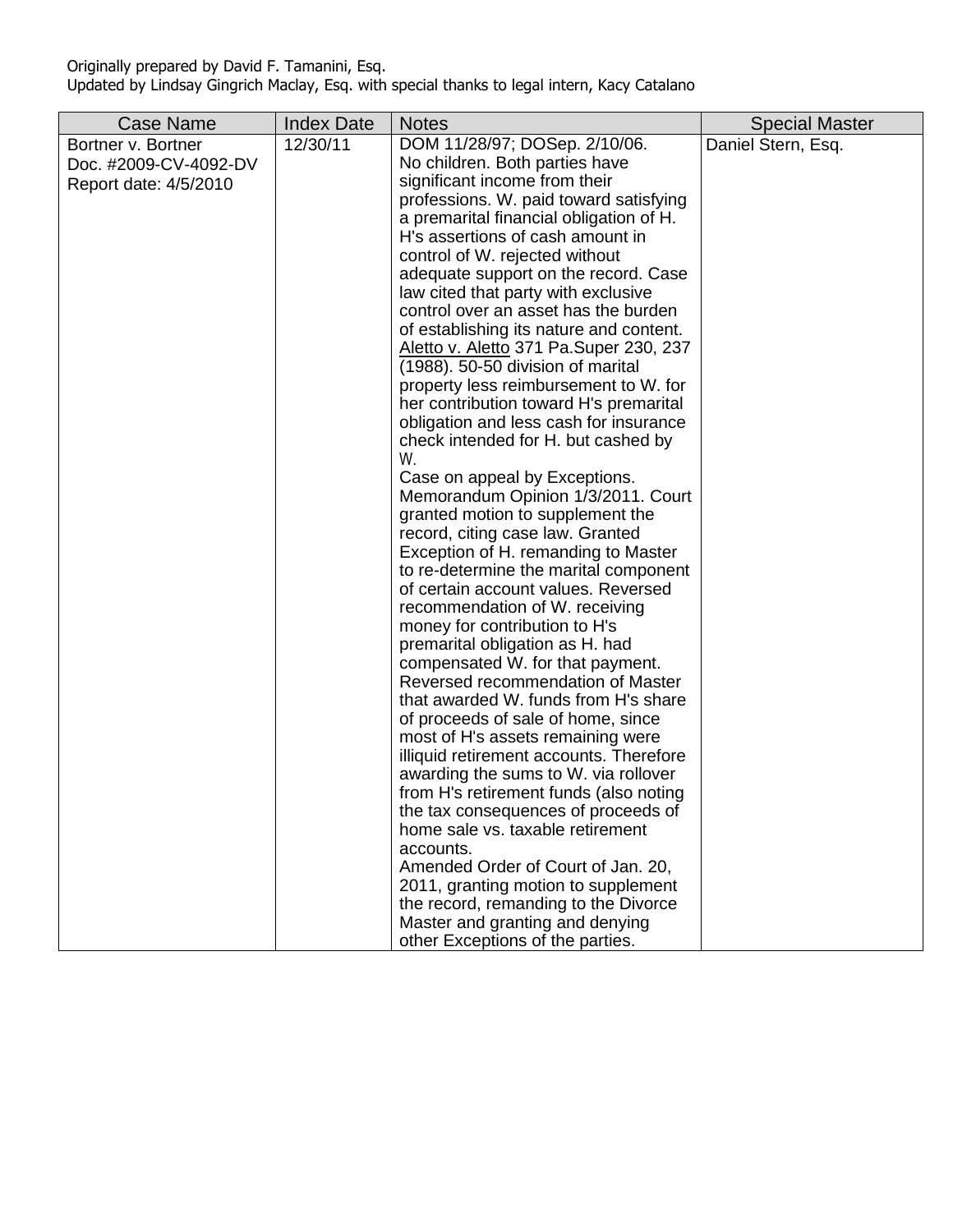| <b>Case Name</b>                                                      | <b>Index Date</b> | <b>Notes</b>                                                                                                                                                                                                                                                                                                                                                                                                                                                                                                                                                                                                                                | <b>Special Master</b> |
|-----------------------------------------------------------------------|-------------------|---------------------------------------------------------------------------------------------------------------------------------------------------------------------------------------------------------------------------------------------------------------------------------------------------------------------------------------------------------------------------------------------------------------------------------------------------------------------------------------------------------------------------------------------------------------------------------------------------------------------------------------------|-----------------------|
| Grace v. Grace<br>Doc. #2008-CV-04394-DV<br>Report date: 4/5/2010     | 12/30/11          | $3301(c)$ .<br>DOM 8/12/95; DOSep. 2006-2007.<br>3 minor children.<br>Opposing real estate appraisals.<br>W. earns \$37,000/yr. 75%-25%<br>unequal credit card division in favor of<br>W. based on marital and non-marital<br>use. H. earns approx. \$70,000/yr.<br>Most important factor was disparity of<br>earnings and earning capacity.<br>60-40 distribution of assets.<br>Equalization by refinance of marital<br>home by W. within 90 days or sale<br>and appropriate division of proceeds.<br>Master incorporated costs of sale and<br>taxes in valuation he adopted.                                                              | Daniel Stern, Esq.    |
| Straw v. Straw<br>Doc. #2008-CV-2046-DV<br>Report date: 8/18/2010     | 12/30/11          | 3301(c). DOM 9/2/90; DOSep.<br>2/11/08. 1 minor child.<br>Joint marital estate \$324,000.<br>Claim for counsel fees of \$17,336<br>unpaid, and \$5,200 fees and costs<br>recommended. 50-50 equitable<br>division of assets and debts. Also<br>refinance of W's real estate share to<br>provide H. w/ funds to get marital<br>home free and clear. Master noted no<br>evidence provided of potential tax<br>consequences except for 10% penalty<br>on cashing out her share of H's<br>401(k). Therefore, other tax<br>consequences not considered.<br>Attorney fees denied.<br>Citation to Gates v. Gates, 933 A.2d<br>102 Pa.Super (2007). | Daniel Stern, Esq.    |
| Stanton v,. Stanton<br>Doc. #2007-CV-12714-DV<br>Report date: 11/5/10 | 12/30/11          | $3301(c)$ .<br>H's DOB 11/14/1985, works as safety<br>manager.<br>W's DOB 12/25/1946, unemployed;<br>healthwise W. has COPD and ill<br>health, also gets Social Security<br>retirement of \$708/mo.<br>DOM 5/5/1984; DOSep. disputed, but<br>dated H. moved out used: 7/29/2002.<br>Debt responsibility to H. partly based<br>on W's inability to pay debt.<br>Alimony: ; limited rehabilitative alimony<br>at \$600. per month.<br>Counsel fees: \$1,500 awarded to W.                                                                                                                                                                     | Daniel Stern, Esq.    |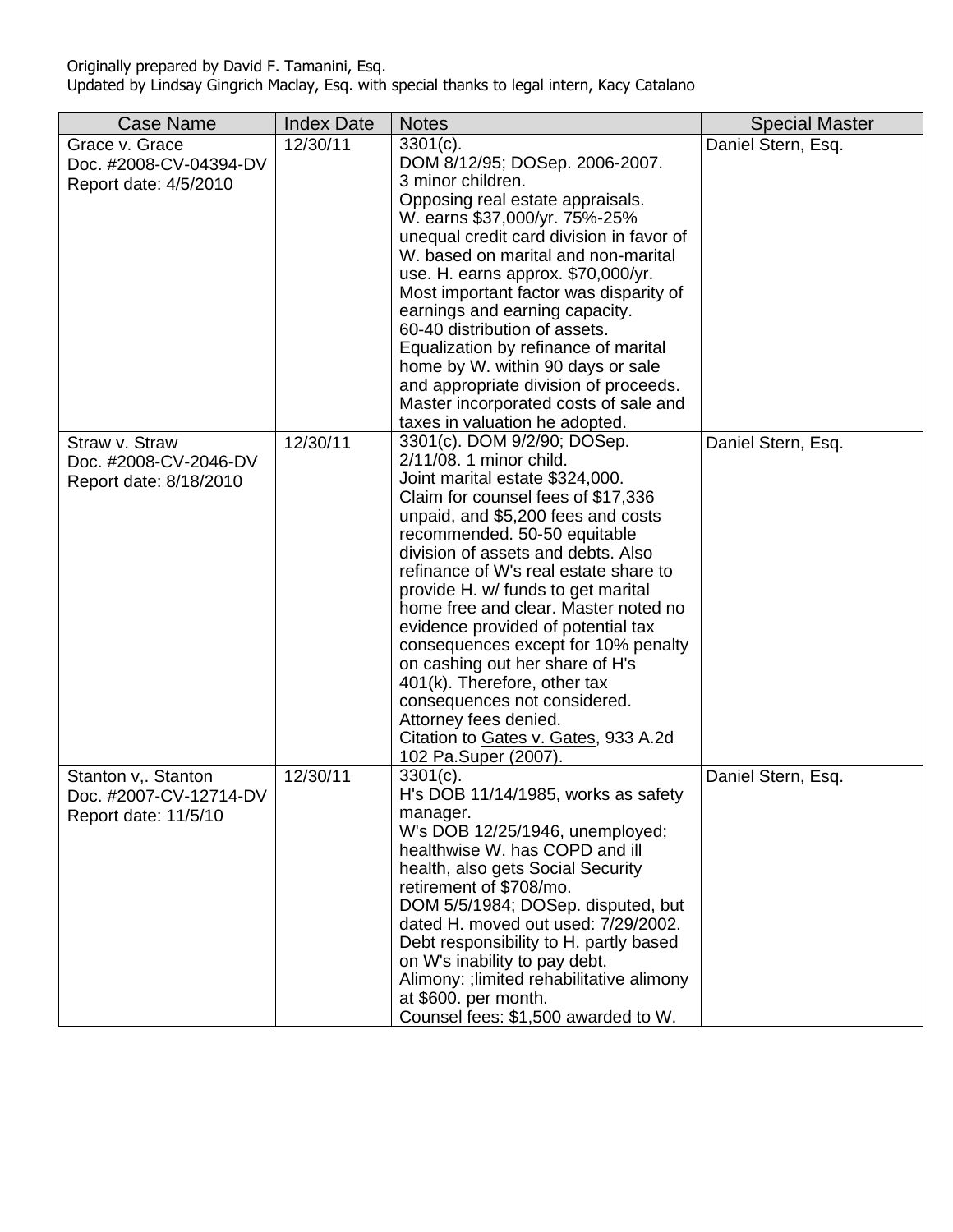| <b>Case Name</b>                                                                       | <b>Index Date</b> | <b>Notes</b>                                                                                                                                                                                                                                                                                                                                                                                                                                                                                                                                                                                                                   | <b>Special Master</b> |
|----------------------------------------------------------------------------------------|-------------------|--------------------------------------------------------------------------------------------------------------------------------------------------------------------------------------------------------------------------------------------------------------------------------------------------------------------------------------------------------------------------------------------------------------------------------------------------------------------------------------------------------------------------------------------------------------------------------------------------------------------------------|-----------------------|
| Trostle v. Trostle<br>Doc. #2007-CV-3099-DV<br>Report date: 12/8/10                    | 12/30/11          | $3301(c)$ .<br>DOM 3/12/1988; DOSep. 3/29/2007.<br>Important example of analysis of<br>factors used in State Police pensions<br>and counter analyses by two<br>witnesses.<br>Limited evidence to single E.D.<br>question not resolved by the parties:<br>H's pension. Two experts.<br>H. disabled PA state policeman with<br>pension plus "disability supplement."<br>Disability supplement excluded from<br>marital property by law. Issue: which<br>life expectancy table to use for<br>valuation purposes. Issue: value of<br>W's survivor benefit.                                                                         | Daniel Stern, Esq.    |
| Blake v. Blake<br>Doc. #2000-CV-586-DV<br>Report date: 2/28/11                         | 12/30/11          | 29-year marriage.<br>Most significant factors used were<br>disparity of current earnings and<br>earning potential, the duration of the<br>marriage, H's role as breadwinner and<br>W's role as homemaker and unpaid<br>employee.<br>Master footnotes on compromising<br>effect of parties' failure to provide<br>evidence to support and identify<br>marital debts and payments on debts<br>post-separation.<br>50-50 division of assets plus alimony.<br>Case law affecting alimony reviewed.<br>Use of doctrine of "equitable<br>reimbursement." Award of alimony of<br>\$1,000/month. for a term not to<br>exceed 10 years. | Daniel Stern, Esq.    |
| Otero v. Otero<br>Doc. #2009-CV-10024-DV<br>Date: January 4, 2012                      | 01/04/12          | Divorce under 3301(c). D/O/M:<br>4/24/02. D/O/S: 10/15/08. 2 minor<br>children, 1 is autistic and asthmatic.<br>There is evidence that leads the court<br>to believe that wife was having an<br>affair prior to separation. 50/50 ED<br>regarding assets and greater that 50%<br>of the debt goes to husband. Alimony<br>and counsel fee requests by wife<br>denied.                                                                                                                                                                                                                                                           | Daniel Stern, Esq.    |
| Webster v. Webster<br>Doc. #2010-CV-12265-DV<br>Date: January 27, 2012                 | 1/27/12           | Divorce denied. "Presently no legal<br>basis to enter a decree in divorce"                                                                                                                                                                                                                                                                                                                                                                                                                                                                                                                                                     | Daniel Stern, Esq.    |
| Hicks v. Harrington-Hicks<br>Doc. #2009-CV-09619-<br><b>DC</b><br>Date: March 12, 2012 | 03/12/12          | Divorce granted under 3301(d).<br>D/O/M: 8/10/08. D/O/S: 8/3/09. 1<br>minor child. Short marriage so only<br>distribution of debt. Husband's<br>request for counsel fees denied.                                                                                                                                                                                                                                                                                                                                                                                                                                               | Daniel Stern, Esq.    |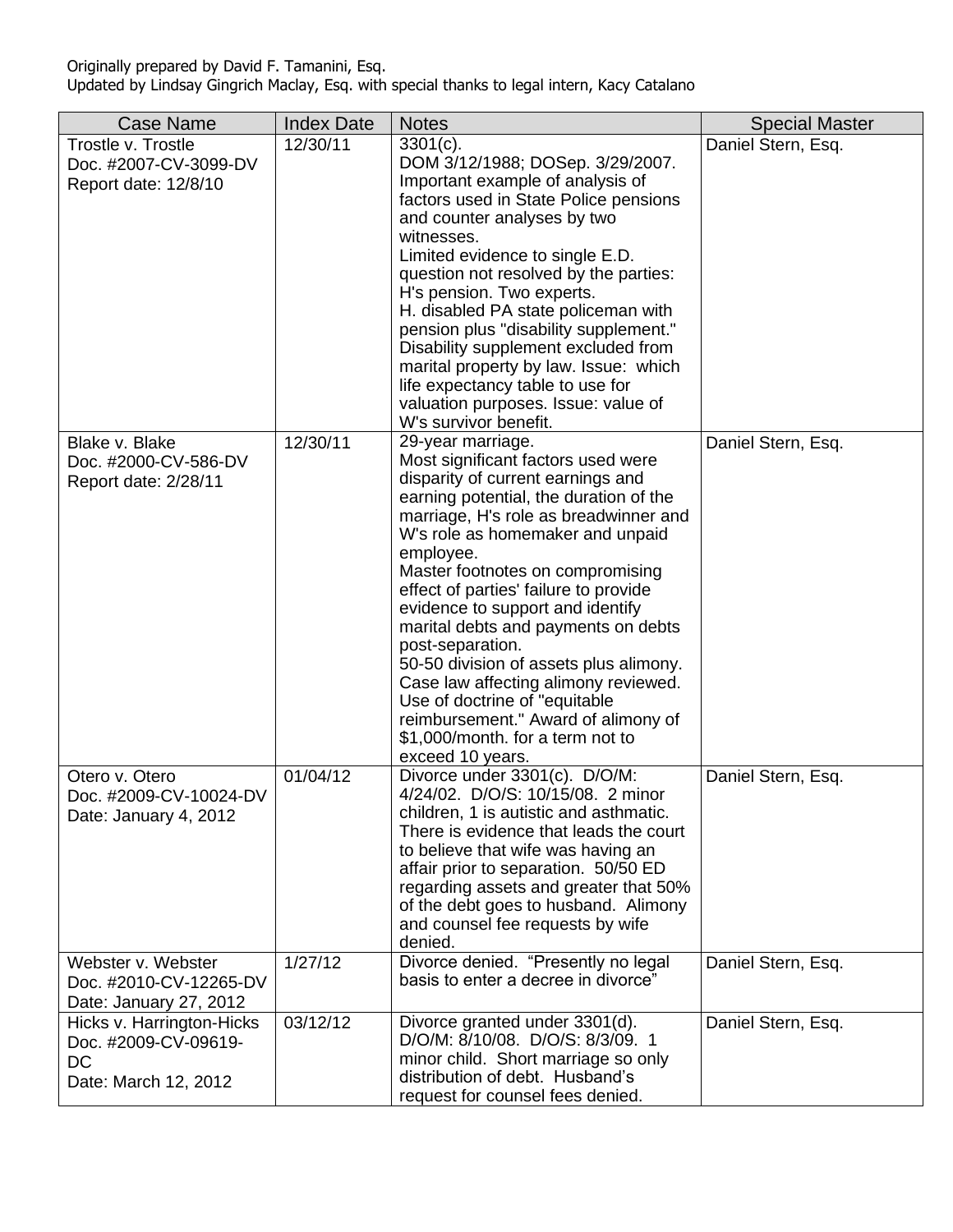| <b>Case Name</b>                                                        | <b>Index Date</b> | <b>Notes</b>                                                                                                                                                                                                                                                                                                                                                                                                                                                    | <b>Special Master</b> |
|-------------------------------------------------------------------------|-------------------|-----------------------------------------------------------------------------------------------------------------------------------------------------------------------------------------------------------------------------------------------------------------------------------------------------------------------------------------------------------------------------------------------------------------------------------------------------------------|-----------------------|
| Wilson v. Wilson<br>Doc. #2011-CV-5963-DV<br>Date: April 30, 2012       | 04/30/12          | Divorce granted under 3301(d).<br>D/O/M: 12/15/84. D/O/S: 6/13/09.<br>Dispute over husband's inheritance of<br>a home with his brothers and a<br>contract relinquishing wife's rights<br>concerning the property. Court found<br>wife had no rights to the property and<br>found a 50/50 ED.                                                                                                                                                                    | Daniel Stern, Esq.    |
| DeJean v. DeJean<br>Doc. #2010-CV-1414-DV<br>Date: May 11, 2012         | 05/11/12          | Divorce granted under 3301(d).<br>D/O/M: 10/3/86. D/O/S: 12/1/01.<br>Facts lead to wife having an affair.<br>Sole issue at ED is husband's military<br>pension. Court granted 50/50 ED and<br>\$3,500 in counsel fees granted to wife.                                                                                                                                                                                                                          | Daniel Stern, Esq.    |
| Brooks v. Baker-Brooks<br>Doc. #2008-CV-04665-DV<br>Date: June 29, 2012 | 06/29/12          | Divorce granted under 3301(d).<br>D/O/M: 7/16/05. D/O/S: 10/2006.<br>Only issue is small items decided<br>upon and then the marital home,<br>which has little to no equity. Marital<br>home is to be transferred to wife. If<br>she cannot carry the mortgage they<br>must sell the home. If the selling of<br>the home results in a profit, it is to be<br>split 50/50. If there is a deficiency,<br>then the husband is to pay 25% and<br>wife is to pay 75%. | Daniel Stern, Esq.    |
| Wilson Supplemental<br>Doc. #2011-CV-5963-DV<br>Date: July 11, 2012     | 07/11/12          | Amended Recommended Distribution<br>for the previous report and ratifying<br>previous report decisions.                                                                                                                                                                                                                                                                                                                                                         | Daniel Stern, Esq.    |
| Ponnett v. Ponnett<br>Doc. #2010-CV-14793-DV<br>Date: July 27, 2012     | 07/27/12          | Divorce granted under $3301(a)(6)$ .<br>D/O/M: 4/22/02. D/O/S: 9/4/10. 1<br>minor child. Husband did not show at<br>hearing or submit documents so only<br>issue is Wife's entitlement to a fault<br>divorce. Husband physically<br>assaulted wife and has hit wife<br>previously. Wife filed and obtained a<br>PFA against Husband. Court believed<br>wife and entered the divorce.                                                                            | Daniel Stern, Esq.    |
| Titus v. Titus<br>Doc. #2003-CV-3663-DV<br>Date: September 21,<br>2012  | 09/21/12          | Divorce granted under 3301(c).<br>D/O/M: 7/18/87. D/O/S: 9/21/05.<br>Separation was caused when<br>husband found out the oldest child<br>was not his. Wife waived her alimony<br>claim. Husband has a workers comp<br>settlement which is found to be marital<br>property because the cause of action<br>accrued during the marriage. 50/50<br>ED.                                                                                                              | Daniel Stern, Esq.    |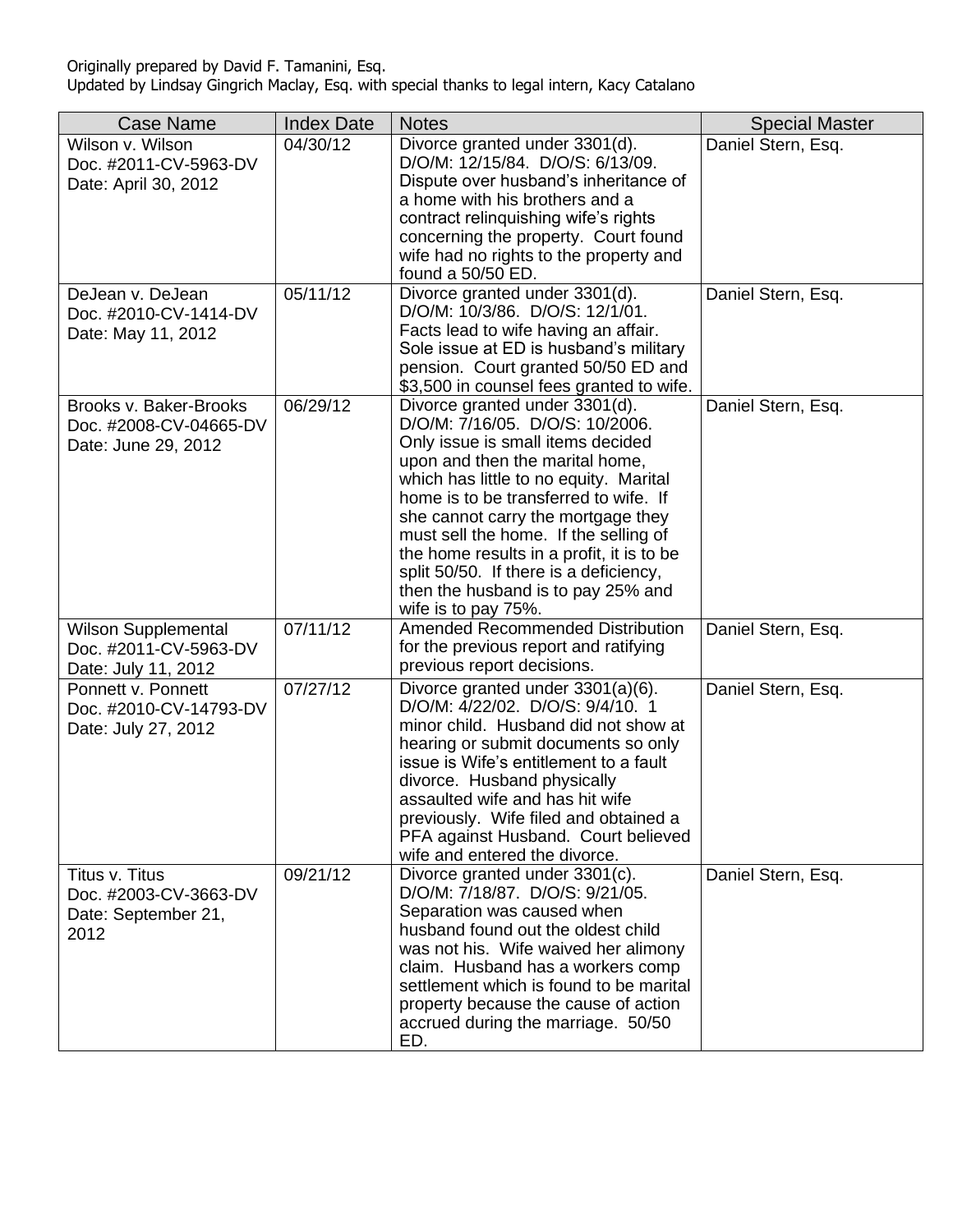| <b>Case Name</b>                                                     | <b>Index Date</b> | <b>Notes</b>                                                                                                                                                                                                                                                                                                                                                                                                                                                       | <b>Special Master</b> |
|----------------------------------------------------------------------|-------------------|--------------------------------------------------------------------------------------------------------------------------------------------------------------------------------------------------------------------------------------------------------------------------------------------------------------------------------------------------------------------------------------------------------------------------------------------------------------------|-----------------------|
| Berry v. Berry<br>Doc. #2008-CV-6931-DV<br>Date: October 10, 2012    | 10/10/12          | Divorce under 3301(d). D/O/M:<br>2/16/01. D/O/S: 12/31/05. 3 minor<br>children and wife has 1 daughter.<br>Husband has primary physical custody<br>of all 4 children and currently resides<br>in the marital home with the children.<br>There is not much, if any, equity in the<br>home and no real assets. Court<br>assigns all assets including home to<br>husband, and all marital assets in<br>wife's possession to wife. Wife did not<br>attend the hearing. | Daniel Stern, Esq.    |
| Joynes v. Joynes<br>Doc. #2010-CV-4619-DV<br>Date: October 24, 2012  | 10/24/12          | Divorce granted under 3301(c).<br>D/O/M: 9/14/88. D/O/S: 7/7/09.<br>Assets are home and retirement plan.<br>50/50 ED and Alimony is granted to<br>wife of \$1,895/month for 25 months<br>and then \$1,695/month indefinitely<br>afterward. Counsel fees are<br>calculated into the alimony award.                                                                                                                                                                  | Daniel Stern, Esq.    |
| Barber v. Barber<br>Doc. #2010-CV-14169-DV<br>Date: October 31, 2012 | 10/31/12          | Divorce granted under 3301(d).<br>D/O/M: 9/8/97. D/O/S: 4/8/07. 1<br>minor child. Assets are assigned to<br>the person whose name is on the title.<br>Alimony and Counsel fee claims are<br>waived, and even if they were not<br>waived, wife would not be eligible.                                                                                                                                                                                               | Daniel Stern, Esq.    |
| Bell v. Bell<br>Doc. #2012-CV-10377-DV<br>Date: March 18, 2013       | 03/18/13          | Annulment granted under 3304.<br>D/O/M: 7/2/11. Husband had an<br>existing marriage from 7/20/90.                                                                                                                                                                                                                                                                                                                                                                  | Daniel Stern, Esq.    |
| Vail v. Vail<br>Doc. #2009-CV-8981-DC<br>Date: April 24, 2013        | 04/24/13          | Divorce granted under 3301(c).<br>D/O/M: 5/1/87. D/O/S: 4/30/08. 50/50<br>ED. Husband's request for counsel<br>fees denied.                                                                                                                                                                                                                                                                                                                                        | Daniel Stern, Esq.    |
| Buxton v. Buxton<br>Doc. #2012-CV-5297-DV<br>Date: July 8, 2013      | 07/08/13          | Divorce granted under 3301(c).<br>D/O/M: 9/5/81. D/O/S: 4/21/12. 50/50<br>ED. APL award to wife of a total of<br>\$2,941 for varied monthly amounts.<br>Wife's counsel fee and alimony claims<br>both denied due to the relative<br>financial standings between the<br>parties.                                                                                                                                                                                    | Daniel Stern, Esq.    |